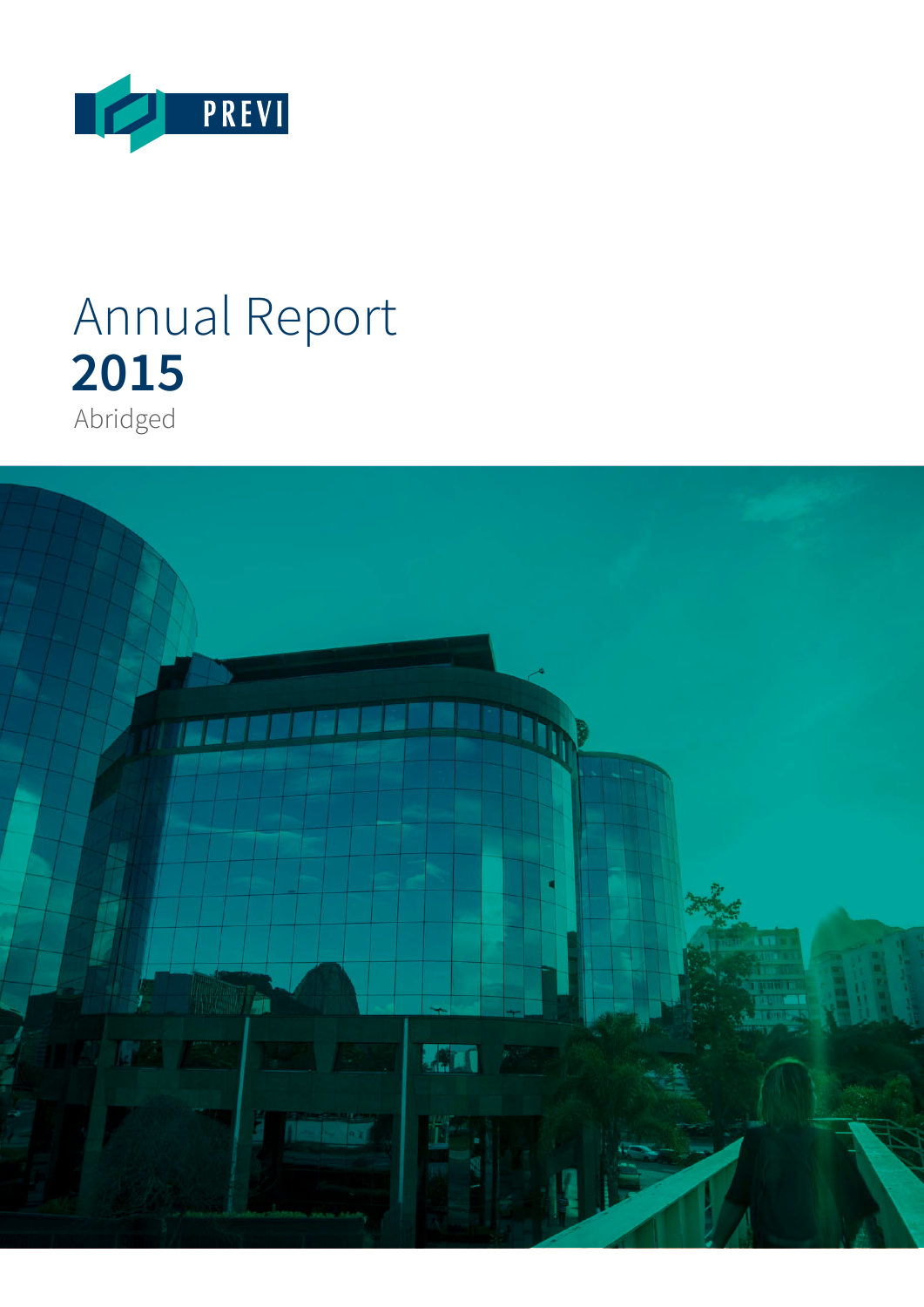# Sumário

Apresentação 3 Geração de valor 4

#### **A PREVI em 2015** 5

Principais números do ano 5 Destaques do ano 6 O contexto econômico do ano 8

### **Mensagem da Diretoria Executiva** 10

### **Profile** 12

About PREVI 12 Mission, Vision and Values 14

### **Relacionamento com os públicos** 15

Participantes 16 Público interno e iniciativas de gestão 18 Mais comunicação e transparência 19

### **Planos de benefícios** 20

O Plano 1 em 2015 22 O PREVI Futuro em 2015 24

### **Estratégia e investimentos** 28

Políticas de Investimento e gestão de riscos 29 Decisões de investimento em 2015 31 Empresas e empreendimentos participados 36 Investimentos responsáveis 38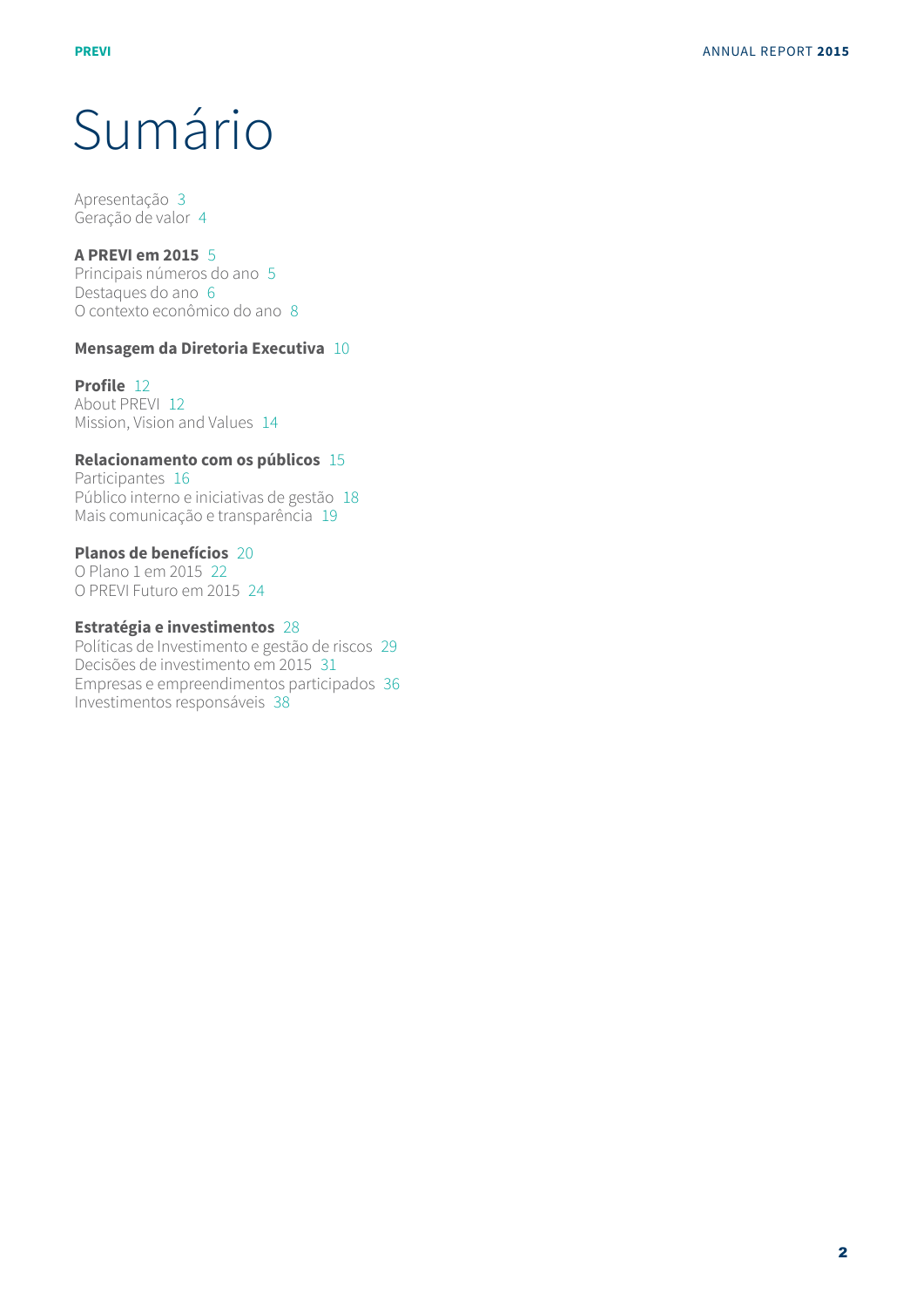# Foreword

Transparency is a core value at PREVI. As a case in point, we were the first pension fund in Brazil to publish a Social Report in addition to our Annual Report, in 1998. Since 2011, we have compiled financial and sustainability information into a single document that reports on our performance and the performance of the companies and real estate developments in which we invest.

PREVI recently received Corporate Citizenship 2015 certification from the Regional Accounting Council of the State of Rio de Janeiro (CRCRJ). This is the third time we have won this accolade, which recognizes the quality of financial, social and environmental disclosures provided in the annual reports of organizations in Brazil.

We invite you to read this abridged version of our Annual Report, which is written in more objective language, while maintaining the depth of content. You can read the full version of the Report online or download a PDF file from http://www.previ.com.br/quemsomos/relatorio2015/.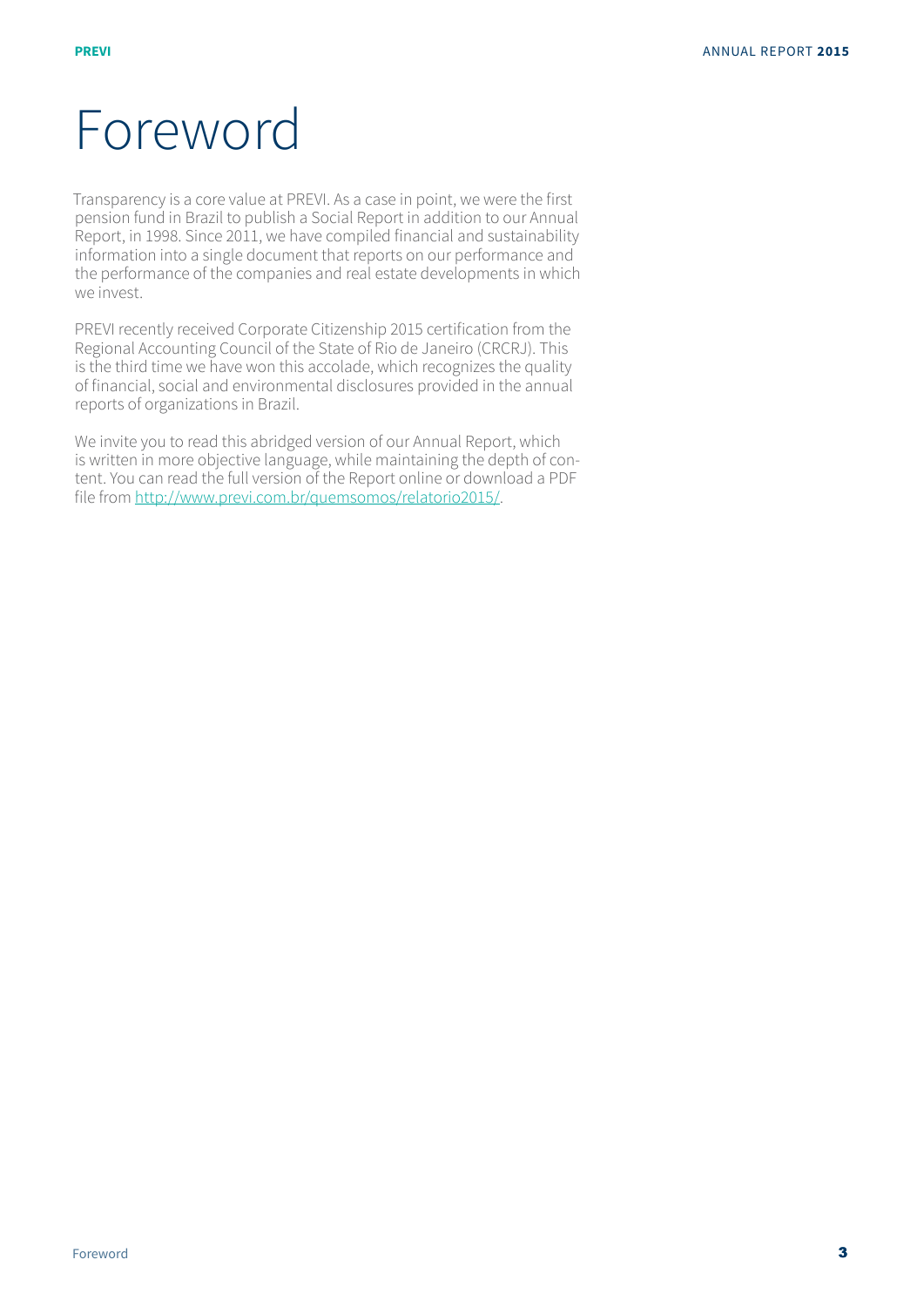### **Creating value**

PREVI's mission is to "provide efficient, secure and sustainable benefits payments to members". According to our Mission statement, PREVI exists to provide members with supplementary pension benefits upon termination of employment or disability, or to provide their dependents with pensions in the event of their death. This requires a long-term vision and sustainable value creation. Find out below how we turn our capitals into value.

| Type of capital          | Source                                                                                                                                                                                                                                                                                                                                                                         | How we use it to create value and fulfill our mission                                                                                                                                                                                                                               |
|--------------------------|--------------------------------------------------------------------------------------------------------------------------------------------------------------------------------------------------------------------------------------------------------------------------------------------------------------------------------------------------------------------------------|-------------------------------------------------------------------------------------------------------------------------------------------------------------------------------------------------------------------------------------------------------------------------------------|
| <b>Financial capital</b> | Monthly contributions from participants and their<br>sponsors (Banco do Brasil and PREVI)                                                                                                                                                                                                                                                                                      | Funds are invested in a diversified portfolio based on<br>each plan's Investment Policy                                                                                                                                                                                             |
| Human capital            | PREVI employees, seconded Banco do Brasil employe-<br>es, third-party employees, interns and apprentices                                                                                                                                                                                                                                                                       | Following a selection process that includes resume<br>evaluation and behavioral interviews, professionals<br>receive training in a continuing development process                                                                                                                   |
| Intellectual capital     | PREVI employees are qualified and experienced in<br>areas such as capital markets, finance and economics,<br>and insurance and actuarial science                                                                                                                                                                                                                               | Their knowledge is used in calculating benefits and<br>reserves and in making safer investments using risk<br>analyses to protect Fund assets                                                                                                                                       |
| Social capital           | Our relationships with stakeholders, including<br>members, pensioners and Banco do Brasil employees<br>broadly. We also engage closely with financial market<br>segments, supplementary pension organizations, par-<br>ticipant associations, the companies in our investment<br>portfolio, our real estate portfolio, and government<br>and regulatory agencies at all levels | PREVI makes an effort to continually improve transpa-<br>rency in our relations with stakeholders. These efforts<br>were enhanced in 2015 with the implementation of a<br>new approach to relations with members and external<br>stakeholders (read more in Stakeholder relations). |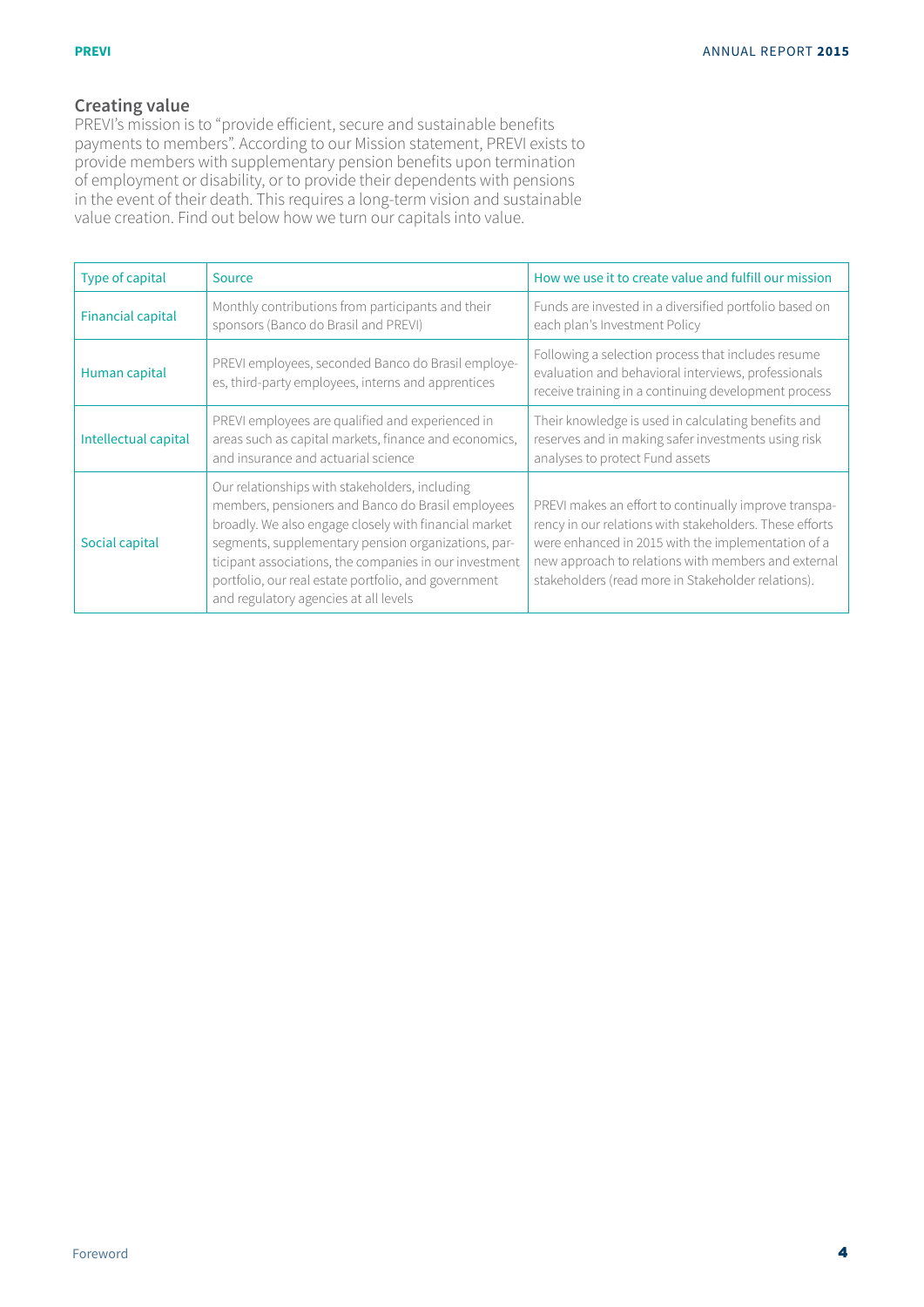# Our performance in 2015 2015 headlines

### All PREVI members\* in 2015



*\*Includes active members, retirees and pensioners.*

### Total assets by Plan

Assets (R\$ billion)



Our assets account for approximately **23.1%** of total pension fund assets in Brazil, according to data published by Brazilian pension fund regulator Previc for the third quarter of 2015.

### Plan composition (%)



### Benefits and pensions paid in 2015\* (R\$)



**Total: 12,296,856,179.25** 

\*Includes INSS benefits processed through PREVI payroll and transfers that are the responsibility of Banco do Brasil.

Benefits paid by PREVI in 2015 accounted for about **36%** of the total benefits paid by Brazil's entire supplementary pension system.

### Total volume of transactions with members

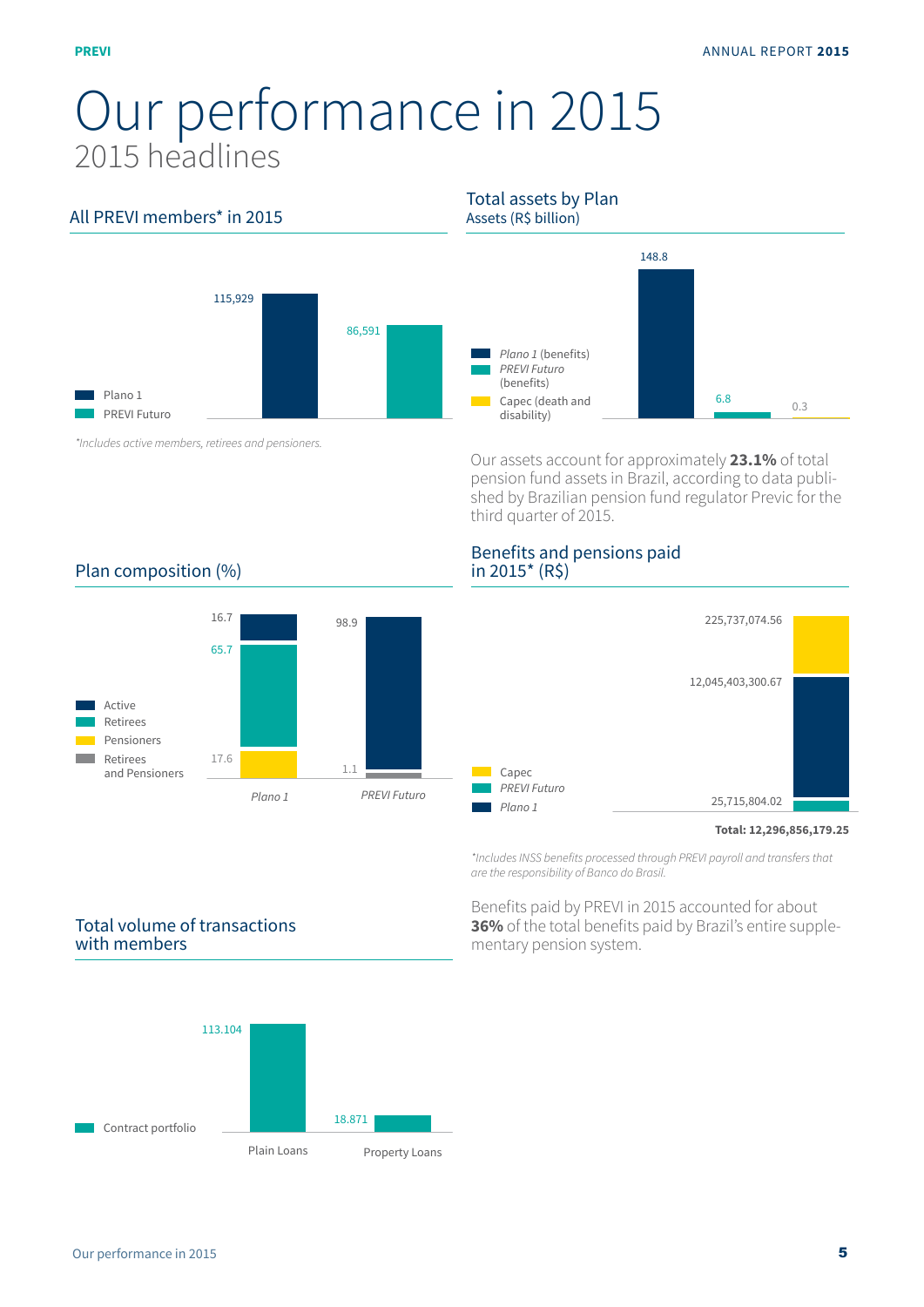

# 2015 Highlights Learn more about our accomplishments in 2015.



### New management

In February, the Executive Board appointed Gueitiro Matsuo Genso as Chief Executive. His term extends to May 31, 2018. In June, Banco do Brasil appointed Renato Proença Lopes to succeed Marco Geovanne as Equity Director. And finally, Marcus Moreira de Almeida was appointed by Banco do Brasil as Investment Director in November, replacing Márcio Hamilton Ferreira. Read more in Profile.



Novo modelo de relacionamento com os públicos

In 2015 we worked to build closer relations with participants and internal and external stakeholders by enhancing transparency and clarity in our communications. Some of our key initiatives in 2015 include meetings between management and participants, direct contact between PREVI technicians and participants in events organized by the sponsor and associations, our new Intranet site, which has improved integration across departments, and a redesign of Revista PREVI, now published as a modern on-line magazine. Read more in Stakeholder relations.

### Mais um canal para reclamações e denúncias

In November 2015, our new Ombudsman's Office was opened to receive escalated complaints and reports on concerns from employees, members, trade associations, the supplementary pension regulator and suppliers. The new channel was created ahead of potential new regulations in the supplementary pension market. Read more in Stakeholder relations.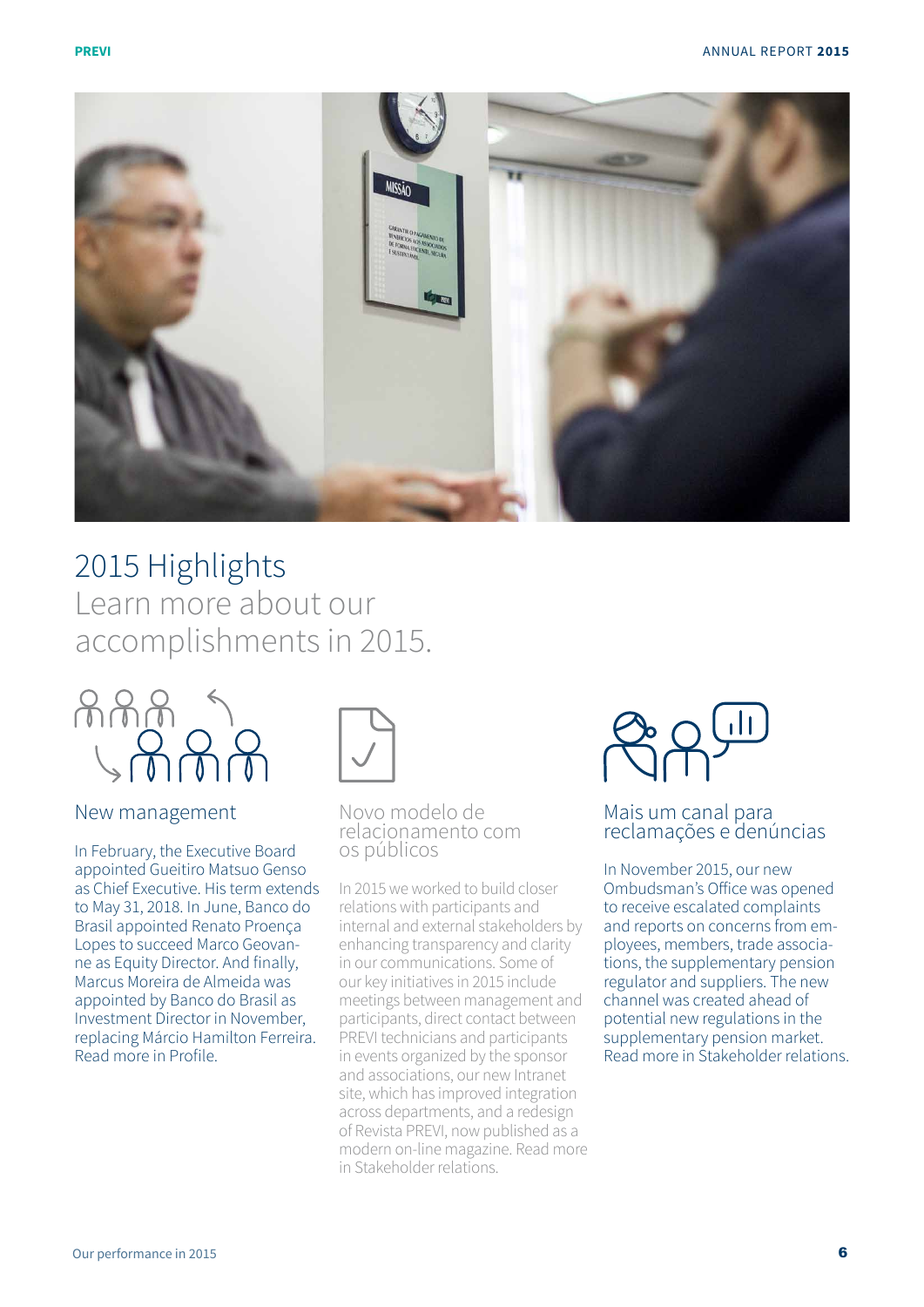

### Revisão do modelo operacional de TI

Following a study prepared by independent consultants to identify opportunities for improved efficiency in our internal processes, in 2015 we initiated a comprehensive redesign of our Information-Technology (IT) governance model. Initiated in May 2015, the project aims to improve our IT efficiency, optimize processes, ensure our IT function and operations reflect industry best practice, improve our quality of delivery, and ultimately streamline service to our members. Read more in Stakeholder relations.



### New Vision, New Values

n 2015, we reformulated our Vision and Values which, alongside our Mission, are what set the tone of our management approach and long-term plans. Our new Vision is "To be the best benefit plan manager in Brazil, a world-class organization, and a source of pride for members, sponsors and employees." Our Values are more succinctly defined: focus on members, ethics, respect, transparency, commitment and excellence. Read more in Profile.

### PREVI Futuro project delivered

The PREVI Futuro project provided a new benefit application system for PREVI Futuro plan members, which was rolled out in July. Initiated in 2012, the project automated part of the retirement and pension application and payment process. The result: faster processing and fewer risks for PREVI and our members. Read more in Benefits plan.

### **Awards and recognition in 2015**

- PREVI was presented with an Abrapp National Social Security Award, in the "Governance" category
- PREVI's new Intranet site won the Intranet Portal Award in the "IT Integration" category.
- Our paper titled "Corporate social responsibility at PREVI" won the Abrapp Sustainability Award.
- PREVI ranked 3rd in the 17th Abrapp Annual Report Awards (in the "Non-Business Organizations" category).
- A Previc/Abrapp Monograph award was presented to employees Bruno Maia and Victor Sodré for their paper "Pension plans: impacts on actuarial pension annuities from changes in family makeup."
- PREVI was awarded an ENEF (National Financial Education Strategy) mark in recognition of the Social Security Advisory service provided by Member Services.
- A Pro-Gender Equality mark was awarded in the  $5<sup>th</sup>$  edition of the Program.
- Corporate Citizenship Certification by the Regional Accounting Council recognized the quality of our financial, social and environmental disclosures.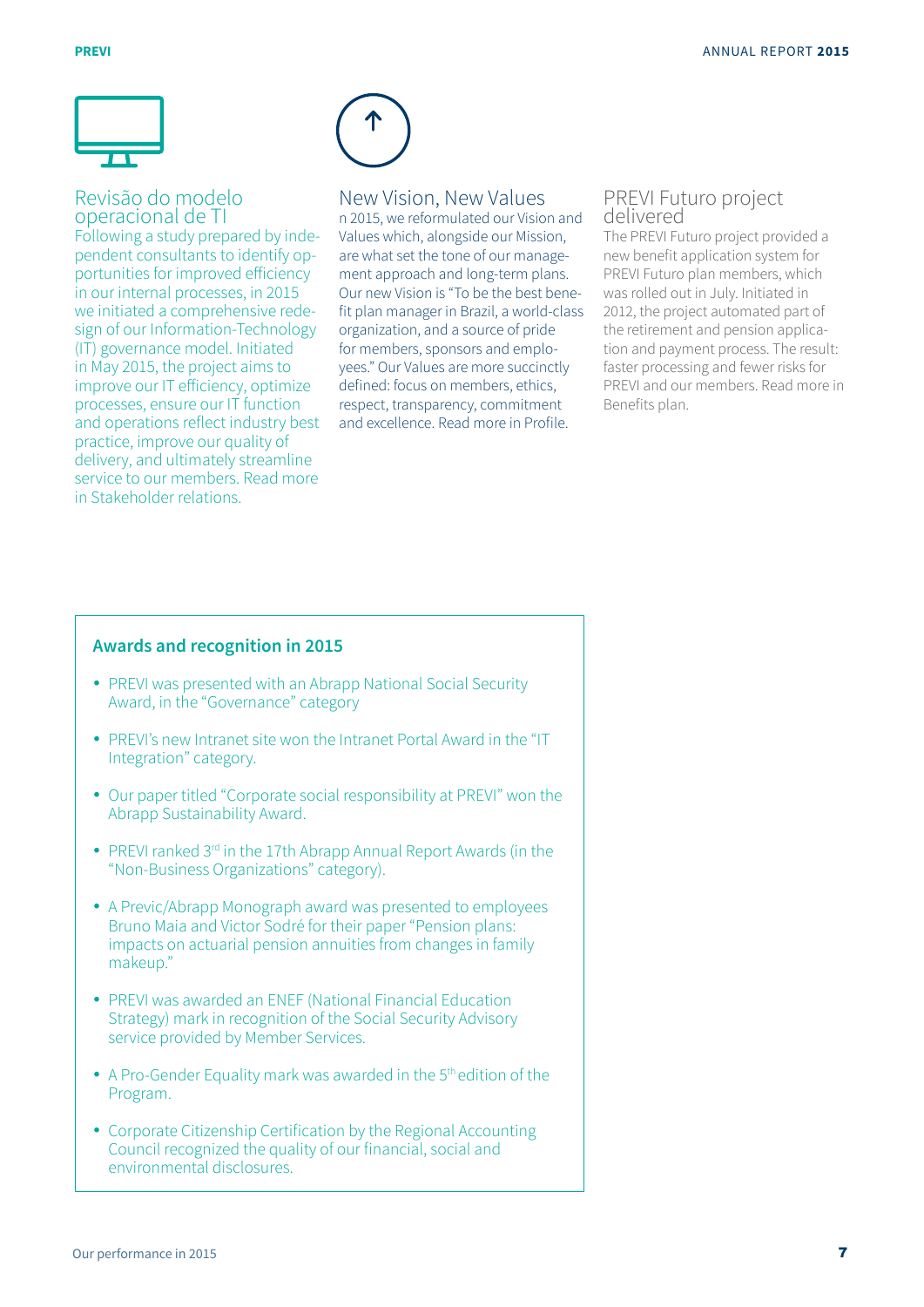### **Economic overview**

The year 2015 saw a steep downturn in Brazil's economy. Fiscal imbalance, high inflation and increasing uncertainty around the increase in domestic debt undermined investor confidence.

The need for economic adjustments led to considerable changes in economic policy. Initial plans to implement timely adjustments, through a combination of restrictive monetary and fiscal policies, were frustrated by the difficulty in passing fiscal measures due to the political crisis in Brazil.

Internationally, the hike in US interest rates, the Chinese economic slowdown – which affected prices for commodities such as iron ore and oil – and Brazil's loss of investment grade at Fitch and S&P, resulting in a flight of foreign capital, also contributed to fuel the crisis.

### **How this affects PREVI**

All segments of Brazil's economy have been affected by the crisis, and the supplementary pension market is no exception. High inflation, a persistent trend since 2012, directly affects the value of benefits paid to retirees and pensioners. It also increases the amount of funds, or the Mathematical Reserve, needed to cover our commitments to members over time. Inflation requires us to reserve additional funds to pay benefits in the future, both to pensioners and to currently active employees.

The year 2015 saw a steep downturn in economic activity. But our mission is a long-term commitment, and PREVI will not neglect to pay benefits owed in the future on account of a passing crisis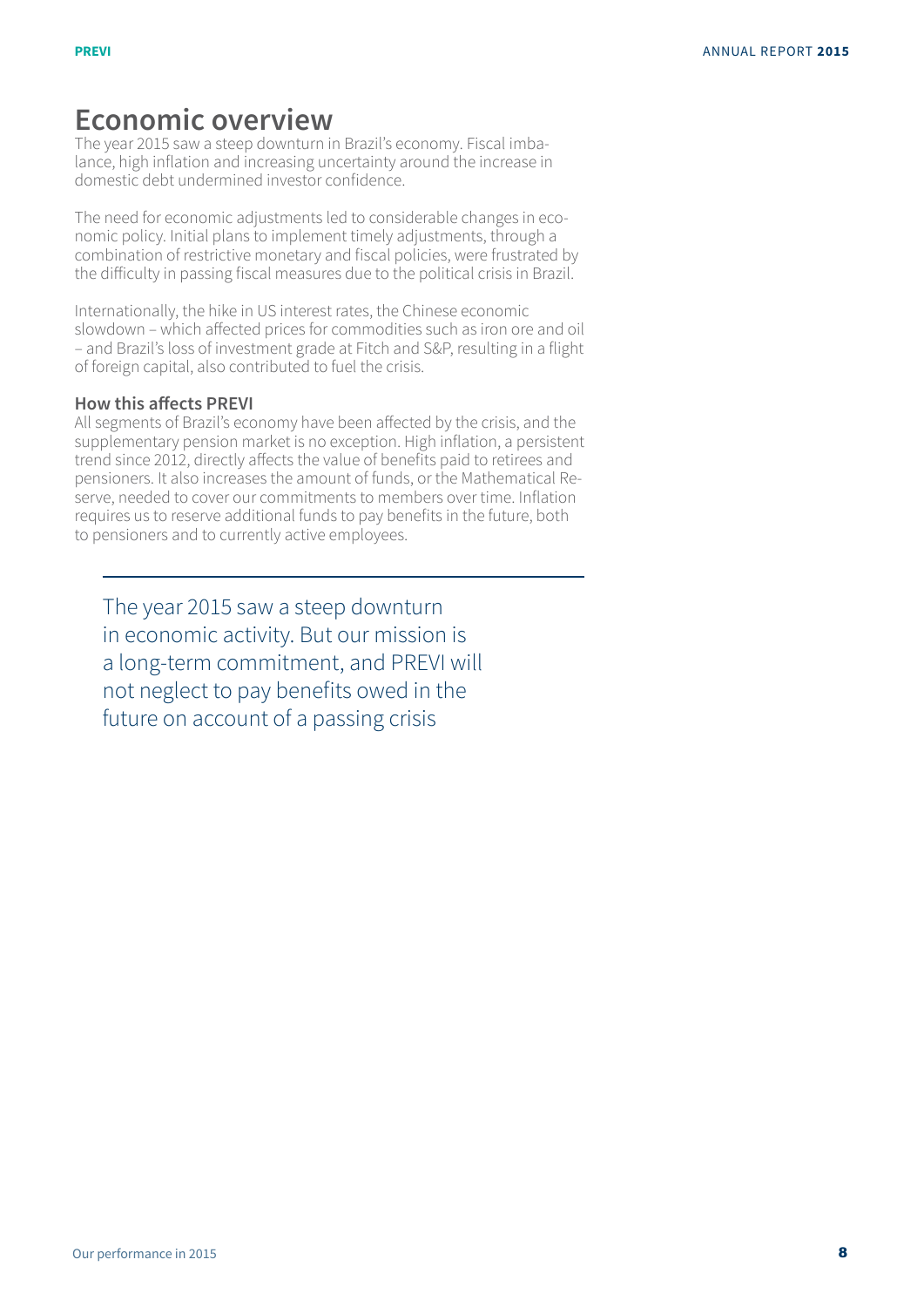Improving returns is crucial, but has been made difficult by the depressed economy. With much of our assets invested in equity, including equity in companies affected by internal (Petrobras, Sete Brazil) and external (Vale) circumstances, PREVI was adversely affected by the depreciation of publicly traded assets and by shrinking dividends on equity, an important part of the liquidity required to meet our liabilities. Our strategy has been to disinvest from equity over recent years and migrate to fixed income investments, which have been benefited by high interest rates.

### **Facing the crisis and planning for the long-term**

These circumstances led to a cyclical deficit at year-end 2015, for the first time since 2002. The unfavorable conditions required us to consume our Contingency Reserve, which was insufficient to replenish the Mathematical Reserve. But our mission to "provide efficient, secure and sustainable benefits payments to members" is a long-term commitment, and PREVI will not neglect to pay benefits owed in the future on account of a passing crisis. While the equity segment is currently underperforming, our equity portfolio consists of extremely solid assets with the potential to regain their proper value over the coming years.

Over many years in the recent past, this same portfolio delivered returns well above the actuarial targets and generated surpluses that have provided a number of benefits. Throughout eight years of surplus distribution, participants received approximately R\$ 20 billion in benefits. Some were incorporated into the plan, such as the 40% decrease in contributions in 2006, and the introduction of "special remuneration" and "proportionality" benefits. With the suspension of contributions from 2007, retirees and active employees were benefited by an additional R\$ 2.9 billion in benefits. The Special Temporary Benefit (BET) provided an additional R\$ 6.4 billion and also benefited pensioners.

PREVI's active investment management approach includes sophisticated risk analyses techniques, portfolio diversification to match plan profiles, and the application of investment policies that ensure stability and our ability to meet commitments. This protects our reserves and ensures payments are timely made, even under adverse conditions.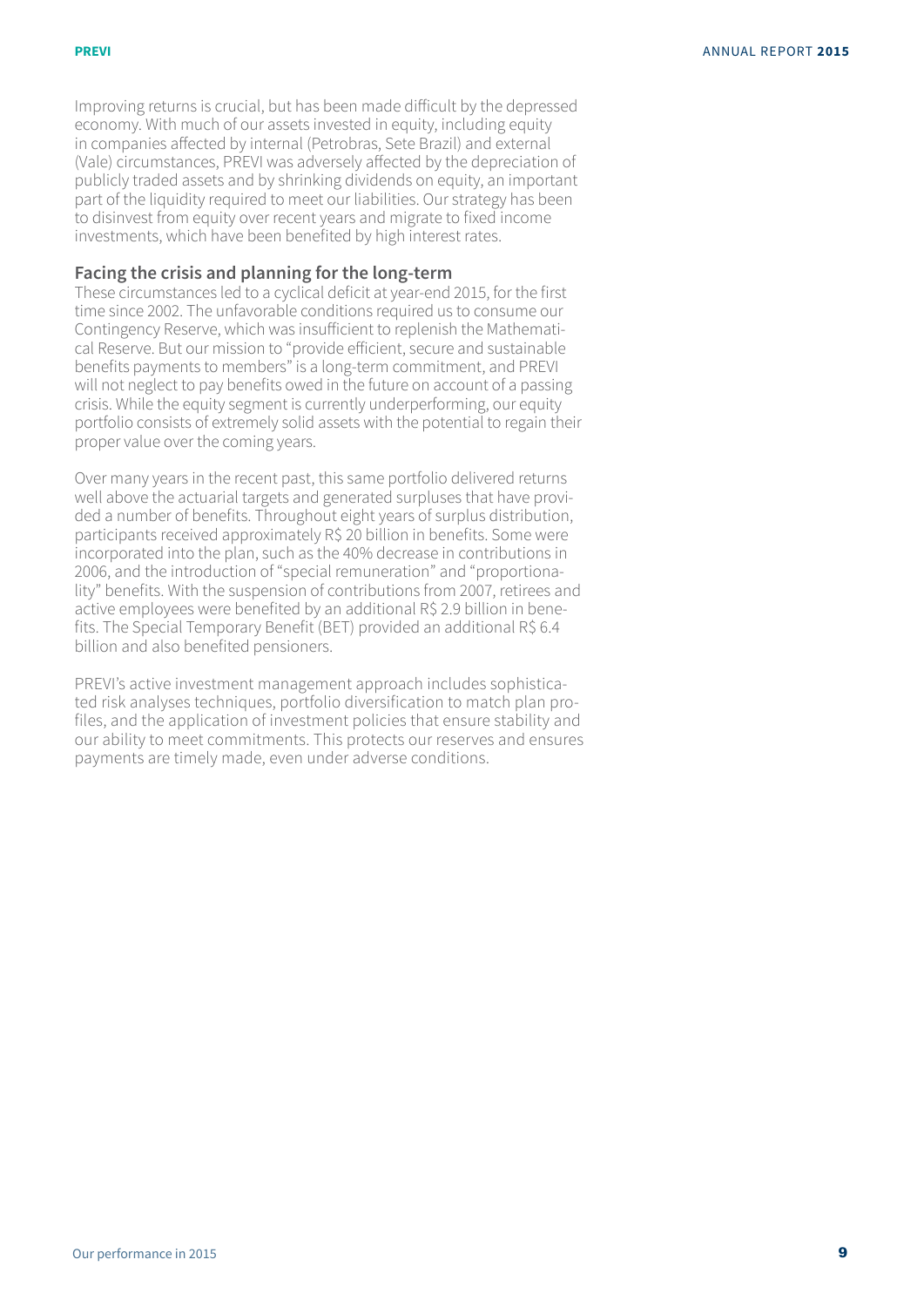# Message from the Executive Board



Throughout our 112 years of history and successive administrations, we have collectively built a solid asset base to provide members with retirement security. We traversed periods of calm and periods of instability, and remained firm in our purpose.

We know that the economy moves in cycles and that no crisis is forever. There are external factors that cannot be controlled, and it is precisely under difficult conditions that sound management is all the more valuable. And this is something that PREVI has always had. Our portfolio consists of high- -quality assets and companies in the real economy that are going concerns.

We conduct detailed analyses of investment risks, which have on many occasions prevented us from investing funds in troubled businesses. We have a world-class governance framework in which the sponsor and participants are equally represented, and above all, we have a dedicated team of professionals with the technical capabilities to manage our investments.

PREVI actively manages factors over which we have control, reducing the impacts of adverse conditions. Since 2010, we have encountered difficulty in attaining the desired levels of returns. Global and domestic economies are facing difficult times. Companies in almost every industry have lost share value, partly affected by the exit of foreign capital, and this has also taken its toll on the returns of institutional investors such as PREVI. Despite our diversified portfolio, we have also been affected by the general economic downturn.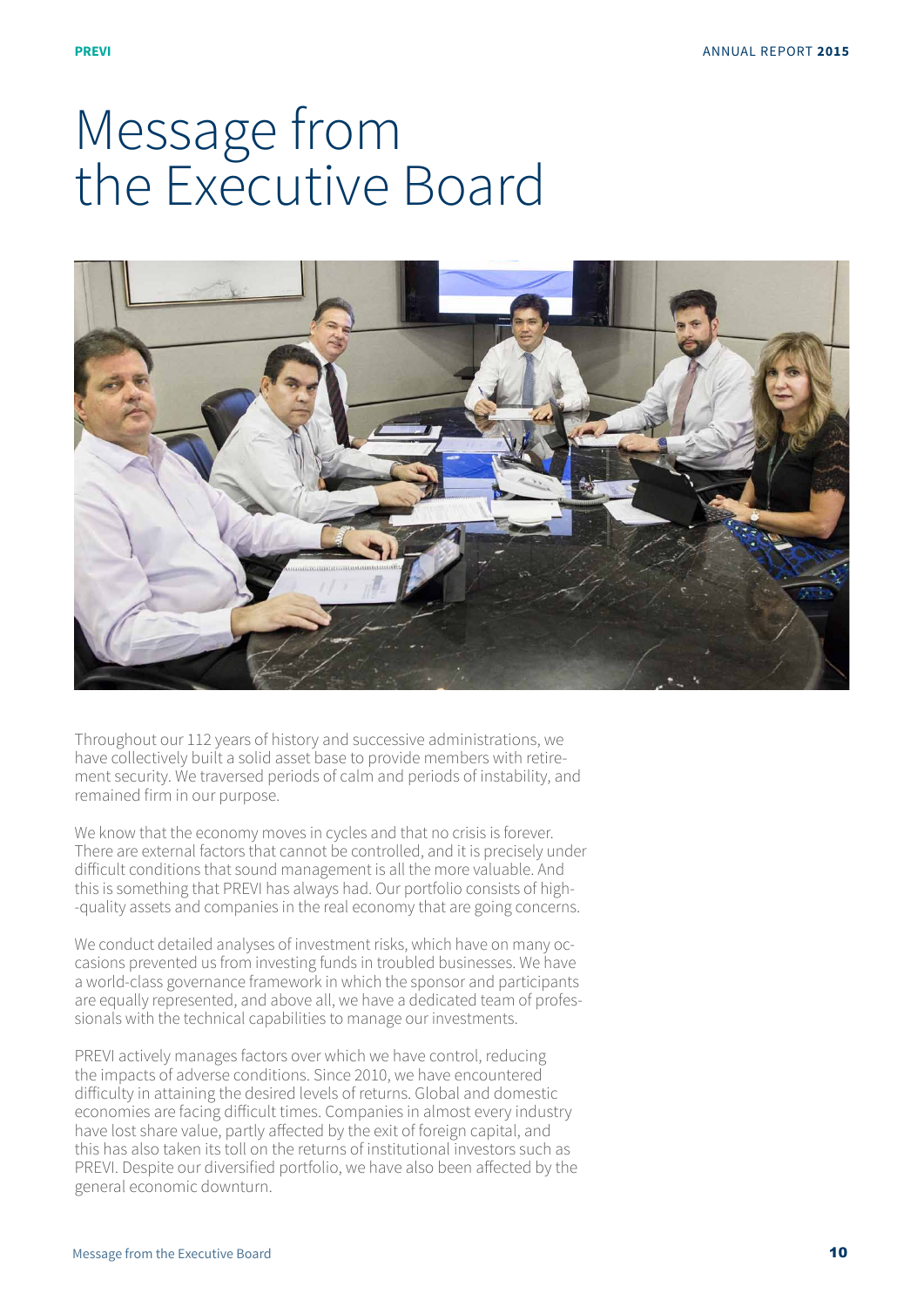It is precisely under difficult conditions that active management is all the more valuable. Our investments have the potential to create value in the future and many years are yet to come, in which we will reap the rewards of responsible investment

It is important to bear in mind that the current headwinds are cyclical, not structural. Our investments have potential for future value creation and we are under no imposition to dispose of assets that are momentarily underperforming. Despite the deficit at year-end 2015, PREVI has no liquidity concerns and we are fully capable of meeting our growing benefits payment commitments. Annual indexation by the INPC has significantly increased our expenses. Plano 1, in particular, has a life cycle that requires increasing disbursements, with almost all members now retired.

The unfavorable conditions last year must be considered in the context of the long-term horizon inherent to the pension system. In the past decade, strong economic growth combined with active fund management generated successive surpluses. Our history of good results, which have made PREVI an example of solidity, cannot be minimized. Many years are yet to come, in which we will reap the rewards of consistently responsible investment.

Managing PREVI's assets is a great responsibility to our 200 thousand members and their families, who rely on the fund to ensure a sustainable retirement. We work together every day to fulfil our vital mission and safeguard the interests of members.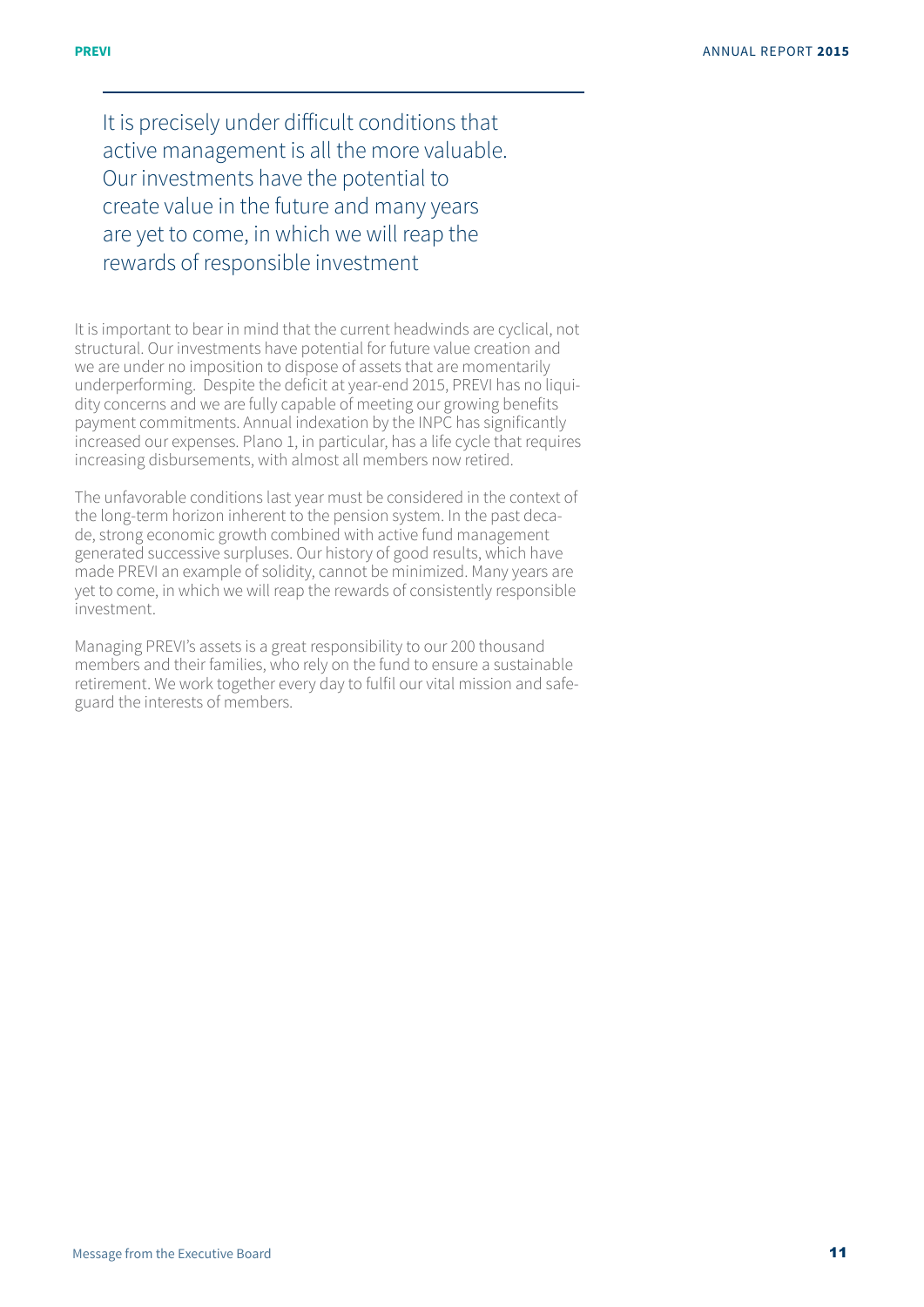

# Profile A summary of our market position, long-term direction and management approach.

## **ABOUT PREVI**

Founded in 1904 as Caixa Montepio dos Funccionarios do Banco da Republica do Brazil, and later renamed as Caixa de Previdência dos Funcionários do Banco do Brasil, PREVI is a non-profit, closed-end supplementary pension fund providing benefits additional to official social security to the employees and former employees of Banco do Brasil, to PREVI employees and to their beneficiaries.

Headquartered in Rio de Janeiro, PREVI employs 730 staff who manage Fund investments and benefit payments to participants and pensioners totaling 202,520 people at year-end 2015. Best-practice fund management has made PREVI a reference in Brazil and globally, and is overseen by the supplementary pension regulator, Superintendência Nacional de Previdên*cia Complementar* (Previc).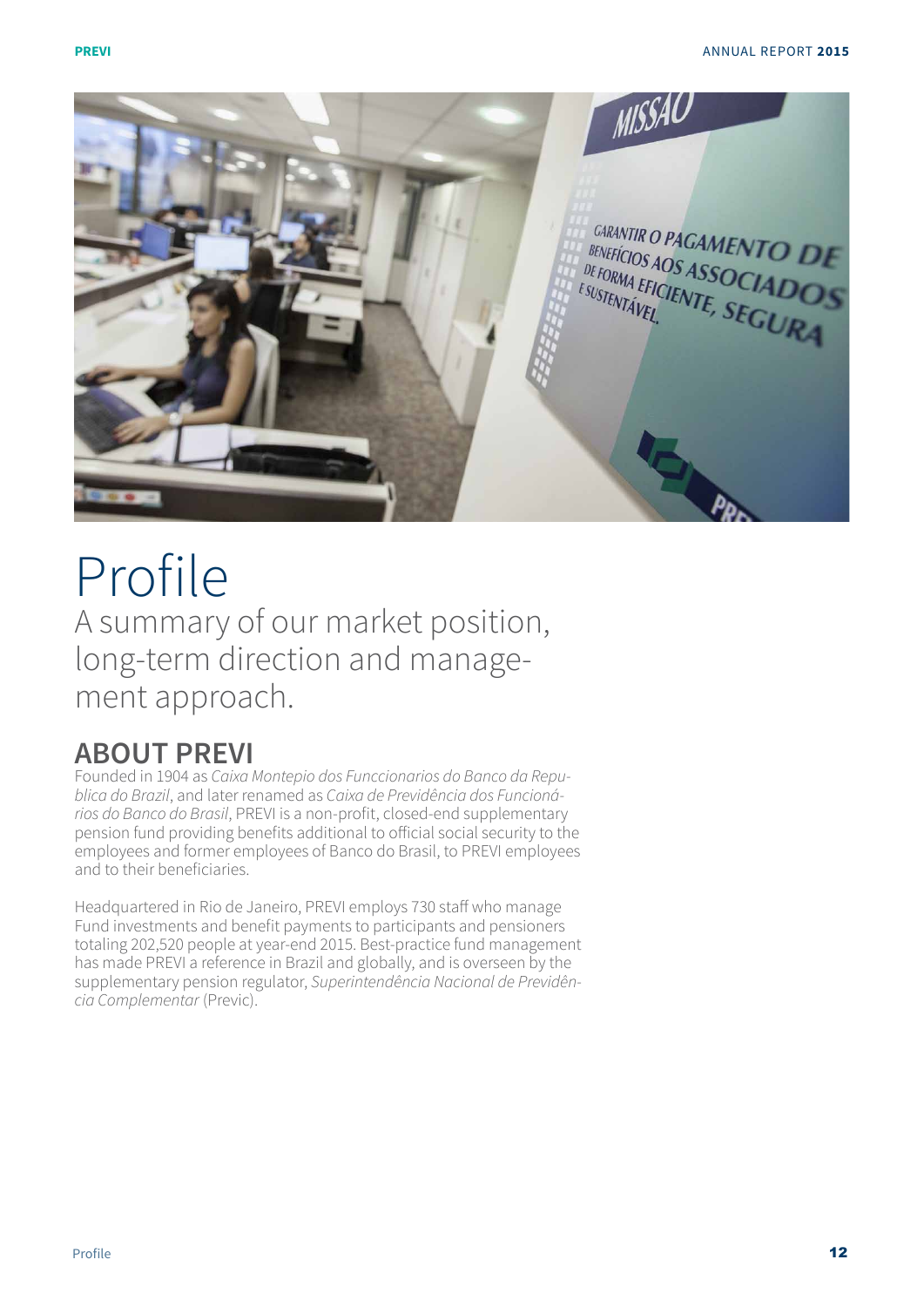### **Our Differentiators**

- Segment leadership: our funds under management at year-end 2015 accounted for 23% of total complementary pension fund assets in Brazil. PREVI concentrates approximately 7% of total members in Brazil and pays 36% of total benefits paid by Brazil's supplementary pension system.
- Diversified and solid investments: to ensure our benefit commitments are timely paid, our investments are diversified across segments such as equity, fixed income, real estate, structured investments and foreign funds. PREVI's assets have proven quality and sustainable value, and are sufficient to support our long-term plans.
- Responsible management: PREVI employees are mostly seconded by Banco do Brasil, our sponsor. They are responsible for managing funds which in the future will be the source of their own retirement benefits. This ensures they are diligent and responsible in managing assets. All senior management bodies are composed equally by Fund members and representatives of Banco do Brasil. This model has been adopted voluntarily by Previ and is not a legal requirement, with Brazilian regulations requiring equal representation only on the advisory and audit board. In addition, our by-laws require separation between the departments responsible for setting and for executing Investment Policy. Our Planning Department (responsible for policy setting) is headed by an elected director, and our Investment Department (responsible for execution) by an appointed director. These are a few examples of how segregation of duties ensures that all decisions are judiciously considered. In 2015, PREVI was presented with a National Social Security Award by the Brazilian Association of Closed-End Supplementary Pension Funds (ABRAPP) in recognition of effective governance practices.
- Internationally active: as one of the world's largest funds, PREVI is active in international forums on good practices in investment management, such as the Principles for Responsible Investments (PRI) and the International Integrated Reporting Council (IIRC).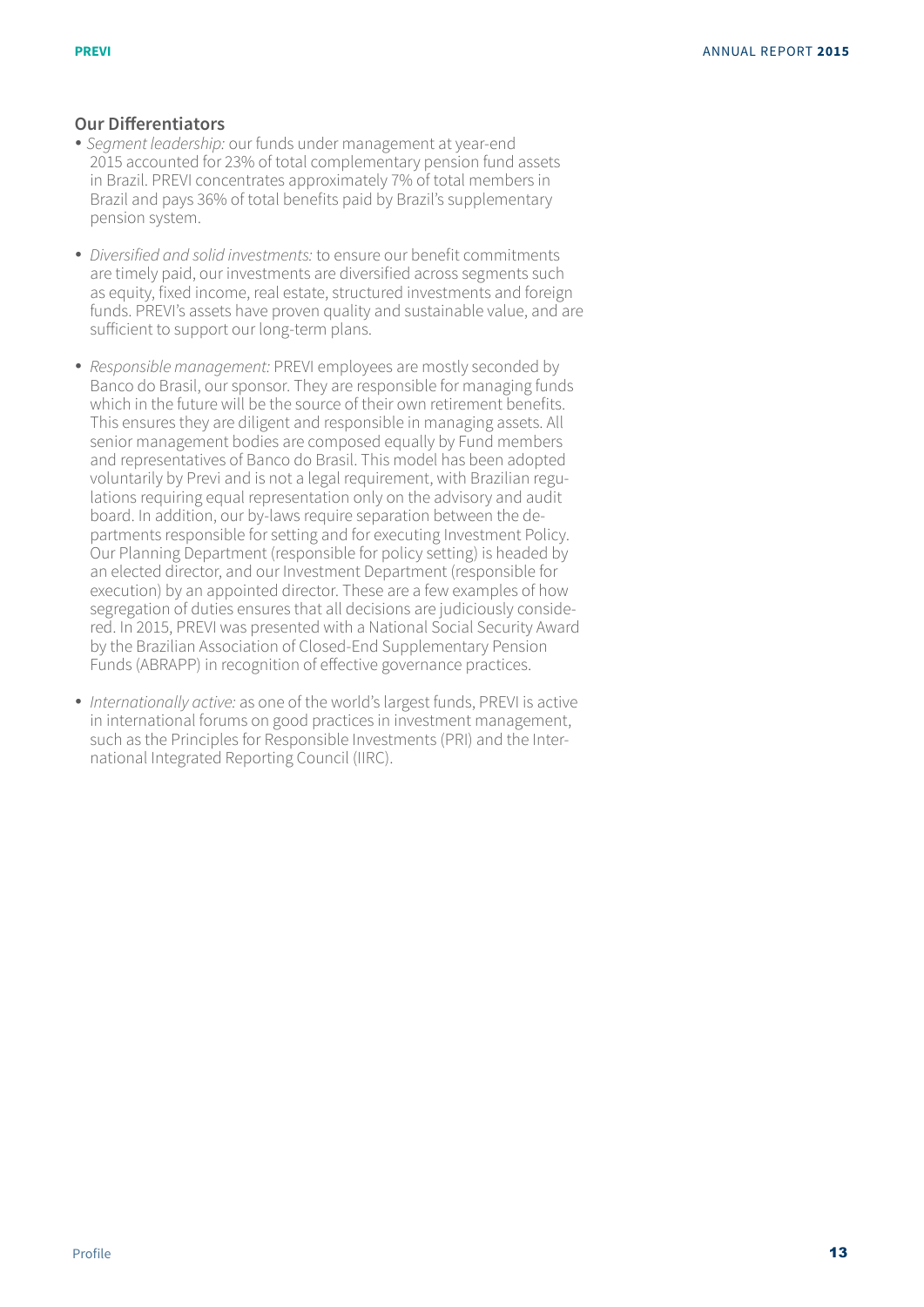### **Benefits plans** GRI G4-4

PREVI manages three plans: two continued benefit plans (Plano 1 and PREVI Futuro), which provide supplementary benefits in addition to official social security benefits to members and dependents, and a death and disability benefit plan (Capec). Learn more about our benefits plans:

| Plan                | Characteristics                                                                                        | <b>Status</b>                                                                                                                |
|---------------------|--------------------------------------------------------------------------------------------------------|------------------------------------------------------------------------------------------------------------------------------|
| Plano 1             | A supplementary pension plan for Banco do Brasil<br>employees hired up to December 23, 1997            | Closed to new members. Approximately 80%<br>of members have vested benefits                                                  |
| <b>PREVI Futuro</b> | A supplementary pension plan for employees joining<br>Banco do Brasil and PREVI from December 24, 1997 | Open to active employees and new hires at Banco<br>do Brasil and PREVI. The plan is currently in the accu-<br>mulation phase |
| Capec               | A plan offering benefits upon death or disability                                                      | Open for membership to all Banco do Brasil and PREVI<br>employees. All participants under 56 are eligible to join            |

Participants are also eligible to credit facilities (Plain Loans and Property Loans) and a Benefit Club with discounts and promotions. Read more about plan performance and key highlights in 2015 in Our performance in 2015 and Benefits plans. See the Information Panel on the PREVI website for historical data (since 2008) on benefits paid, number of participants and other plan information.

## **Mission, Vision and Values**

PREVI's Vision and Values were revised in 2015.

| <b>Mission</b><br>To provide efficient, secure<br>and sustainable benefits<br>payments to members | <b>Vision</b><br>To be the best benefit plan manager<br>in Brazil, a world-class organization,<br>and a source of pride for members,<br>sponsors and employees |
|---------------------------------------------------------------------------------------------------|----------------------------------------------------------------------------------------------------------------------------------------------------------------|
| <b>Corporate Values</b>                                                                           | Focus on members;<br>Ethics; Respect;<br>Transparency;<br>Commitment:<br><b>Excellence</b>                                                                     |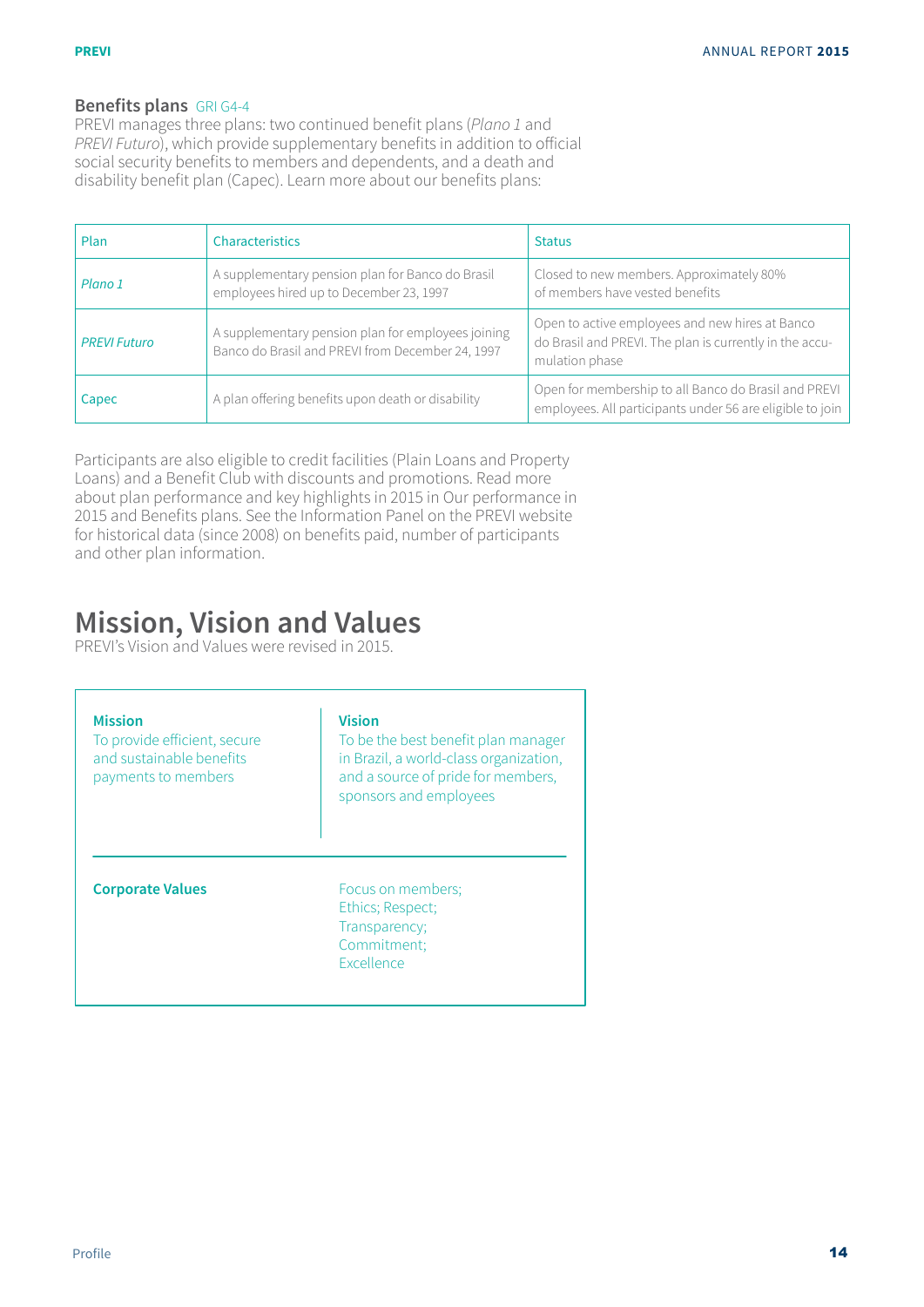

# Stakeholder relations

2015 saw many new developments in our communication with participants, employees and other stakeholders, and investments in transparency and dialogue.

In 2015, PREVI implemented a new approach to relations with internal (employees) and external (participants and their dependents, trade associations, civil society organizations, companies in different segments and other) stakeholders. Our relations with stakeholders have become closer, more transparent and assertive.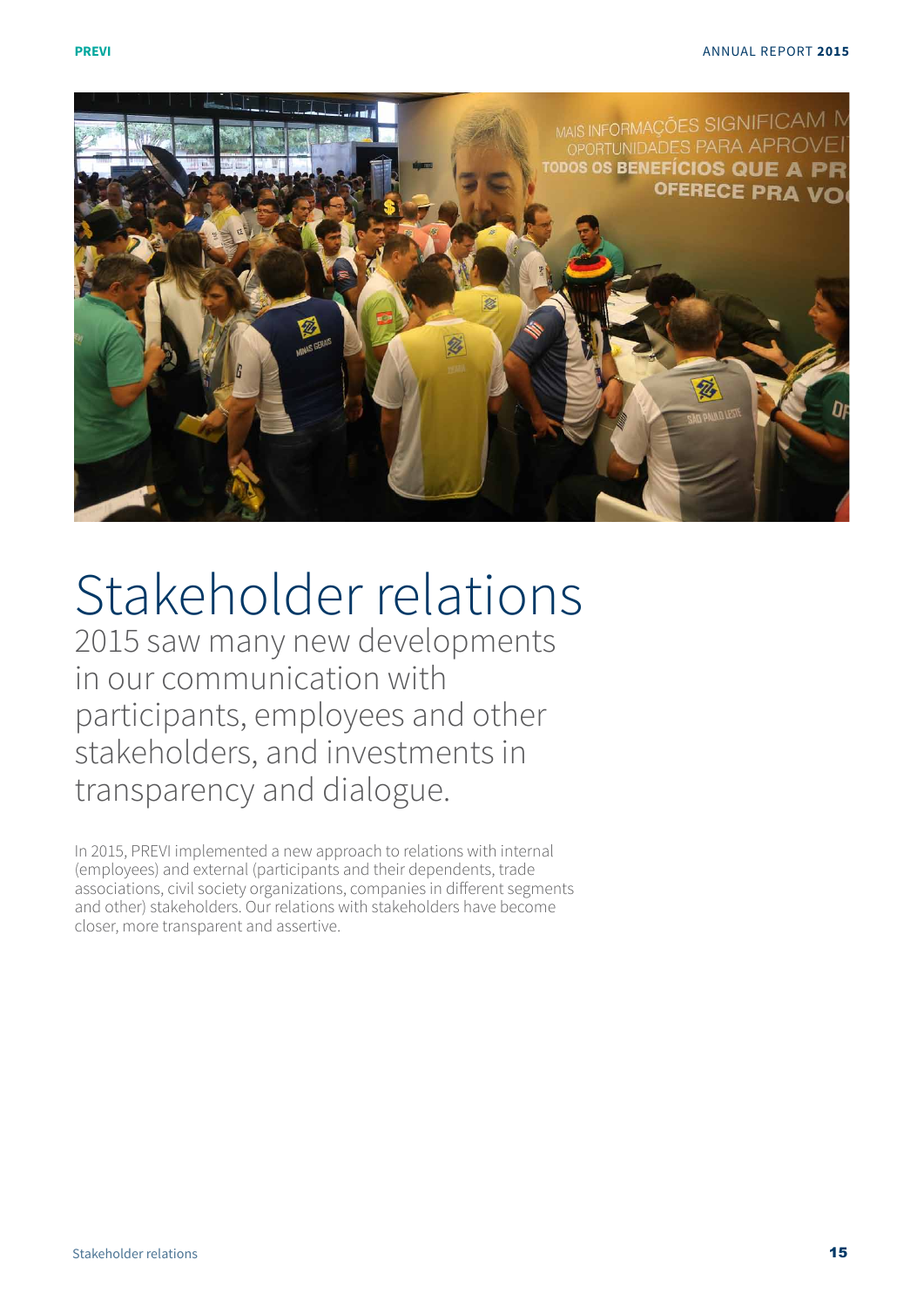### **Participants**

In early 2015, new guidelines were established for our relations with participants. The new relationship model has three components that can be deployed together or individually: an institutional model, in which directors or executive managers have more direct contact with participants through accountability lectures and meetings and discussions on subjects of interest to members; a Social Security education module, in which lectures are delivered about Plano 1, PREVI Futuro, Capec, Plain Loans and Property Loans; and a Member Services module called PREVI Itinerante, in which employees provide in-person service to members throughout Brazil.

### **Institutional events**

Activities within the institutional module began with a meeting in March between the Executive Board, members of the Audit Board and Advisory Board, and representatives of participant associations at the PREVI headquarters building. A number of topics of interest to members were discussed, such as benefit adjustments, clarification on investments and litigation. Other meetings throughout the year were attended by representatives from class associations.

### *PREVI Itinerante*

The PREVI Itinerante touring member services team stations at employee events and meetings based on audience characteristics such as their benefit plans, status (active or retired), age and proximity to retirement. In 2015, the PREVI Itinerante team provided on-site services to 2,115 members.

### **Social Security education**

Mais PREVI, a financial and social security education program, delivered a number of initiatives in 2015. Mais PREVI initiatives for PREVI benefit plan participants include presentations on the PREVI Futuro and Capec plans to new employees at induction events at Banco do Brasil, disseminating content on the Investment Profile Program, encouraging members to increase their contributions (for PREVI Futuro members) and preserve their participation wages, and delivering lectures and developing courses on Social Security basics. Other initiatives have also been conducted as a part of our new approach to relations with members.

In August 2015, PREVI initiated a series of lectures on PREVI Futuro. For these participants, the focus is on early planning to increase their account balances and their future retirement benefit.

2,115 people serviced by the PREVI *Itinerante* team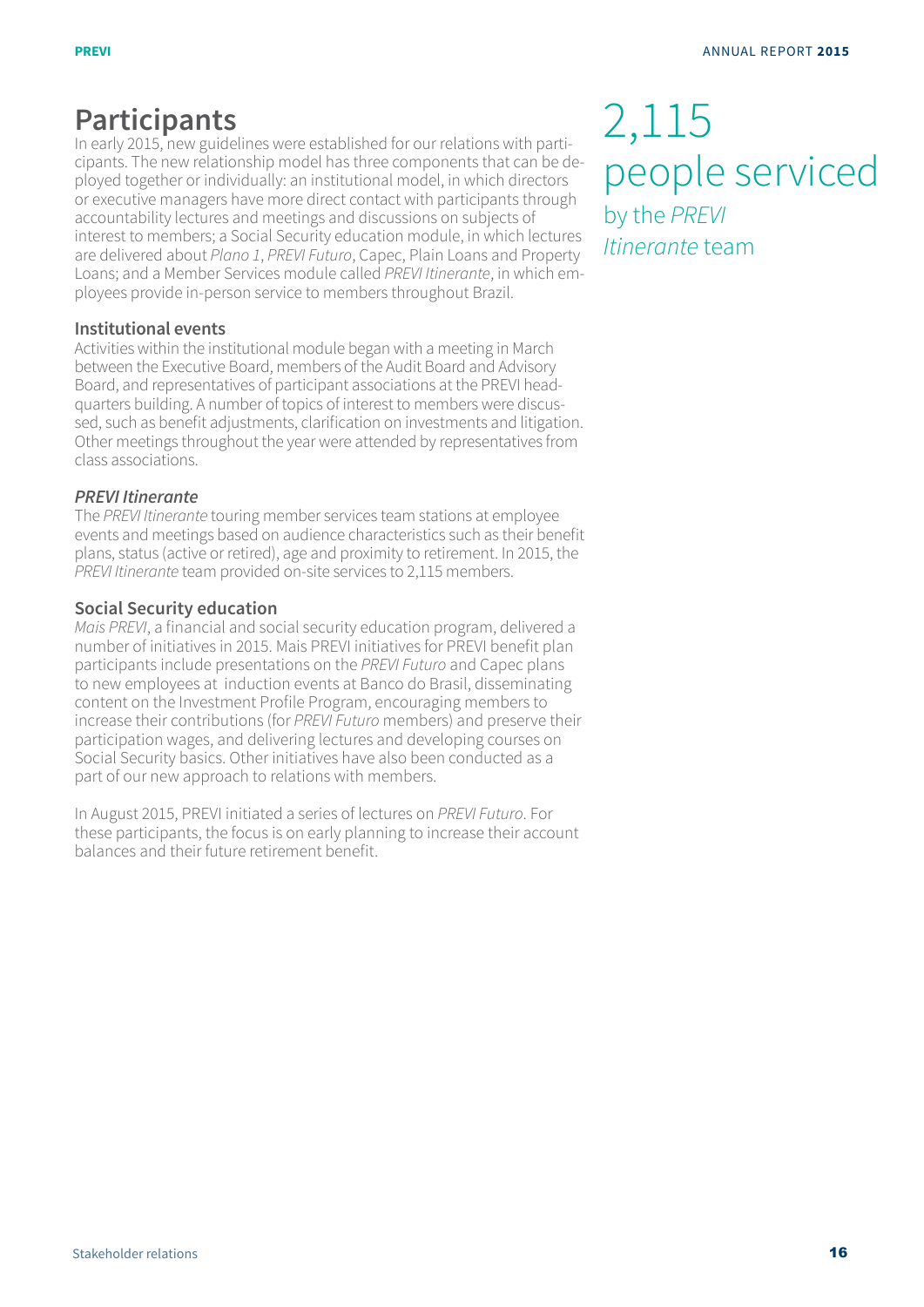### **Pension Advisory Service**

Our Pension Advisory Service is geared primarily to participants who are approaching retirement. Participants can schedule a date and time using a toll-free number (0800 031 0505 or 0800 729 0505) or via the Contact Us section of our website, to receive telephone advice from an expert on how to plan their retirement. After a primary analysis of the participan's situation, analysts provide tailored advice on any retirement supplementation options available from PREVI or the government. In 2015, over 3 thousand Social Security advisory sessions were held for Plano 1 and PREVI Futuro participants.

Since 2013, all participants serviced by the Pension Advisory Service have received a service satisfaction questionnaire by e-mail. The voluntary survey shows a satisfaction rate of 99.75%.

### **Participant Satisfaction Survey 2015**

PREVI conducted a new edition of our Participant Satisfaction Survey in 2015. The survey used quantitative and qualitative methodology and interviewed 959 members (active, retirees and pensioners) during the second quarter, with the survey covering all of Brazil in the first method and four regions (Rio de Janeiro, Porto Alegre, Brasília and Recife) in the second. The results showed an overall satisfaction rate of 59%.

Member sentiment regarding PREVI was positive. 80.9% of respondents expressed positive expectations, confidence and security in relation to PRE-VI. The recommendation rate shows that 52.5% of respondents promote the PREVI brand (scores of 9 and 10), with 10.1% of respondents assigning scores of 0 to 6.

Also positive were the high satisfaction ratings for Plain Loans and customer service. 92.1% of respondents were familiar with, and 87.7% approved of, the Plain Loans product. Our Help Desk, the channel most frequently used by members to contact PREVI, was rated as good or excellent by 80.96% of respondents. Of respondents who said they had not contacted PREVI during the period, 86.4% replied that they had not done so because they had no need to.

99.75% member satisfaction with the Pension Advisory Service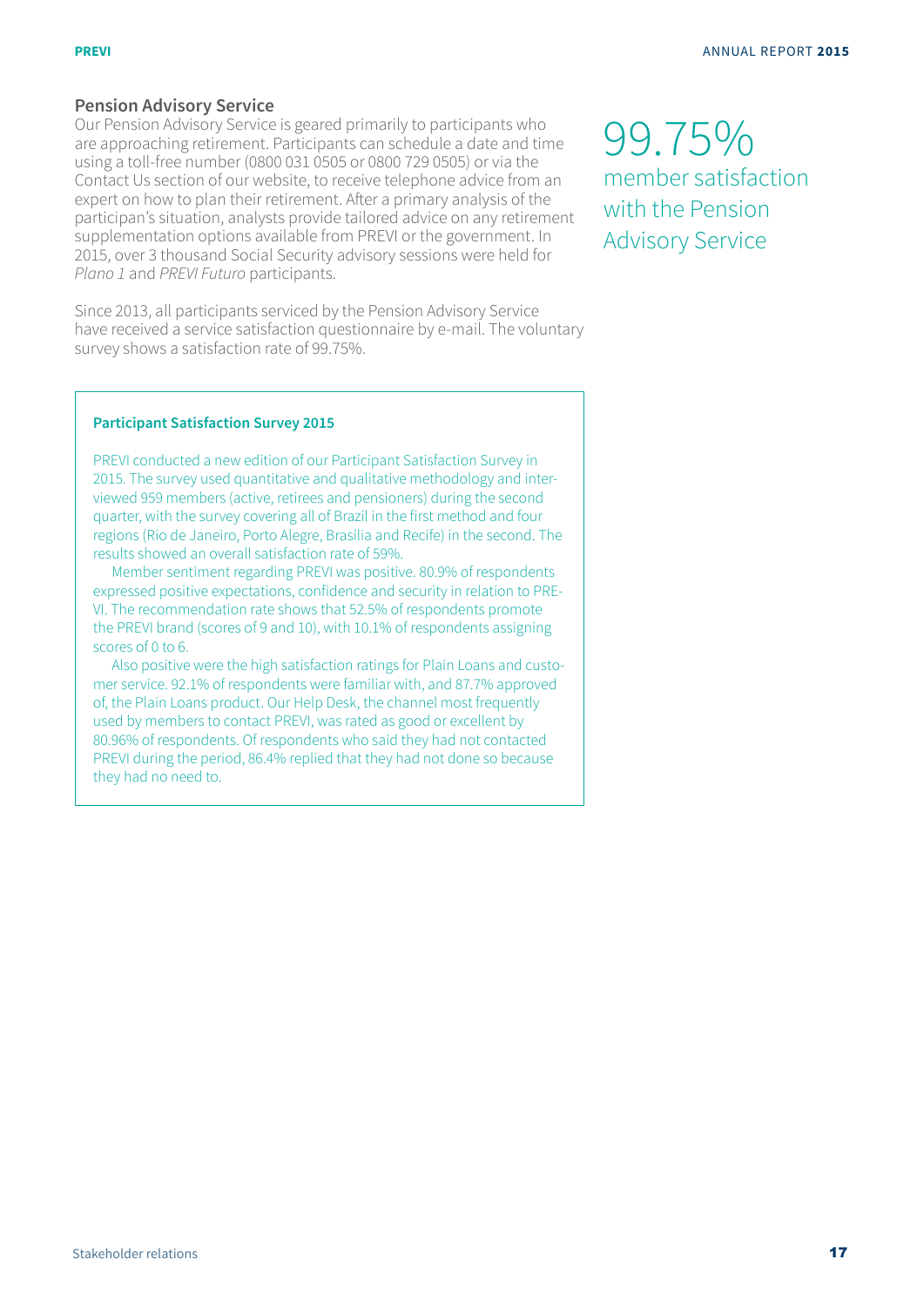### **Internal stakeholders and management initiatives**

To address the unfavorable economic environment more effectively, in 2015 PREVI undertook an internal reorganization that included a review of a range of processes and new ways of engaging with employees. Knowledge and talent management is among our strategic objectives, and this was reflected in progress made during the year. Read more below.

### **New operating and governance model and modernization of enterprise IT architecture**

An assessment made by independent consultants provided a number of recommendations that included a review of our Information-Technology (IT) operational and governance model and modernization of our enterprise IT architecture to improve efficiency and control over IT activities. In addition to upgrading our IT platform, which was largely developed about two decades ago, this initiative will implement new, best-practice working methods with a focus on efficiency and innovation. After these initiatives have been implemented, the IT department will have full capability to meet the internal demand of PREVI's business areas and departments, which will ultimately translate into better services to members.

### **Conecta, our new Intranet platform**

PREVI's new Intranet site came online in May. The new platform, called "Conecta", has been designed to enhance and facilitate connectivity and collaboration across PREVI and improve operational efficiency. With user- -customizable views, a high level of integration between content areas, a modern layout and intuitive navigation, Conecta was presented with an award in the sixth edition of the Intranet Portal Awards. The foremost accolade in the social business segment in Latin America, the awards are organized by Instituto Intranet Portal.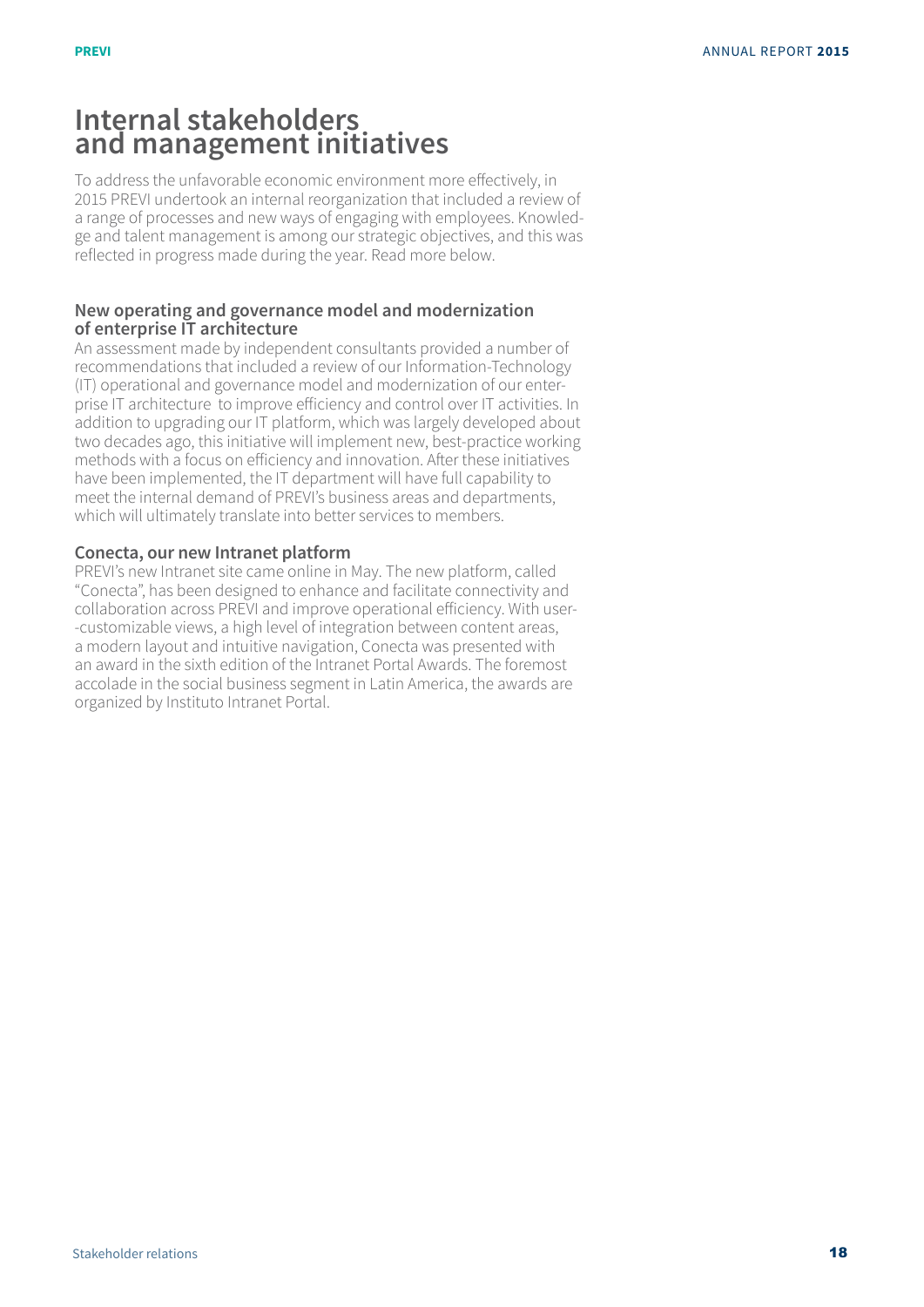### **Enhanced communication and transparency**

In addition to the initiatives within our new approach to engaging with members, in 2015 we implemented changes in the way we report on our activities, delivering on Corporate Values such as ethics, respect and transparency.

### **Ombudsperson's Office**

More than simply a new channel for interaction, the Ombudsperson's Office – which began operating in November 2015 – allows members to communicate complaints and concerns, which are investigated impartially and independently. The Ombudsperson was assessed and appointed by the Governance and Ethics Committee (consisting of members of the Advisory Board and guests) following a careful selection process. Available Monday to Friday, from 10 am to 4 pm, via the toll-free number 0800 729 0303, the Ombudsperson's Office is available to members, class associations, suppliers and employees. The new channel was created as a voluntary decision ahead of potential new legal obligations.

### **Publishing the decisions of the Advisory Board**

In May, we decided to publish on our website the matters discussed in the monthly ordinary meetings of the Advisory Board, our highest governance body. Participants, employees and other stakeholders now have more direct access to information from senior management, improving transparency and clarity. This includes decisions on the appointment of members of the executive board, discussions on strategy and policy, relevant new processes or programs and other matters, subject to any applicable confidentiality requirements.

### **Performance Newsletter**

PREVI launched a quarterly Performance Newsletter in 2015, providing summary information on quarterly results. Members can now track the performance of investments, changes in mathematical reserves (commitments), the current funded position (surplus or deficit) and other important information affecting fund performance during the period.

### **A new** *Revista PREVI*

A fully digital version of Revista PREVI, a key source of information and answers to questions about PREVI, geared especially to members, was launched in July 2015. In the 2015 edition of the Leadership Summit (Enlid), held in March, preliminary results were announced to PREVI employees and managers and other leadership from Banco do Brasil. Available at www.revista.previ.com.br, Revista PREVI now also has a version designed for mobile devices. The new format provides additional content not available on the printed version, such as audio, videos, photos and infographics; the option to save the complete edition as a PDF; and a "Contact the editors" form, which is a direct channel for suggesting articles and providing feedback about the magazine.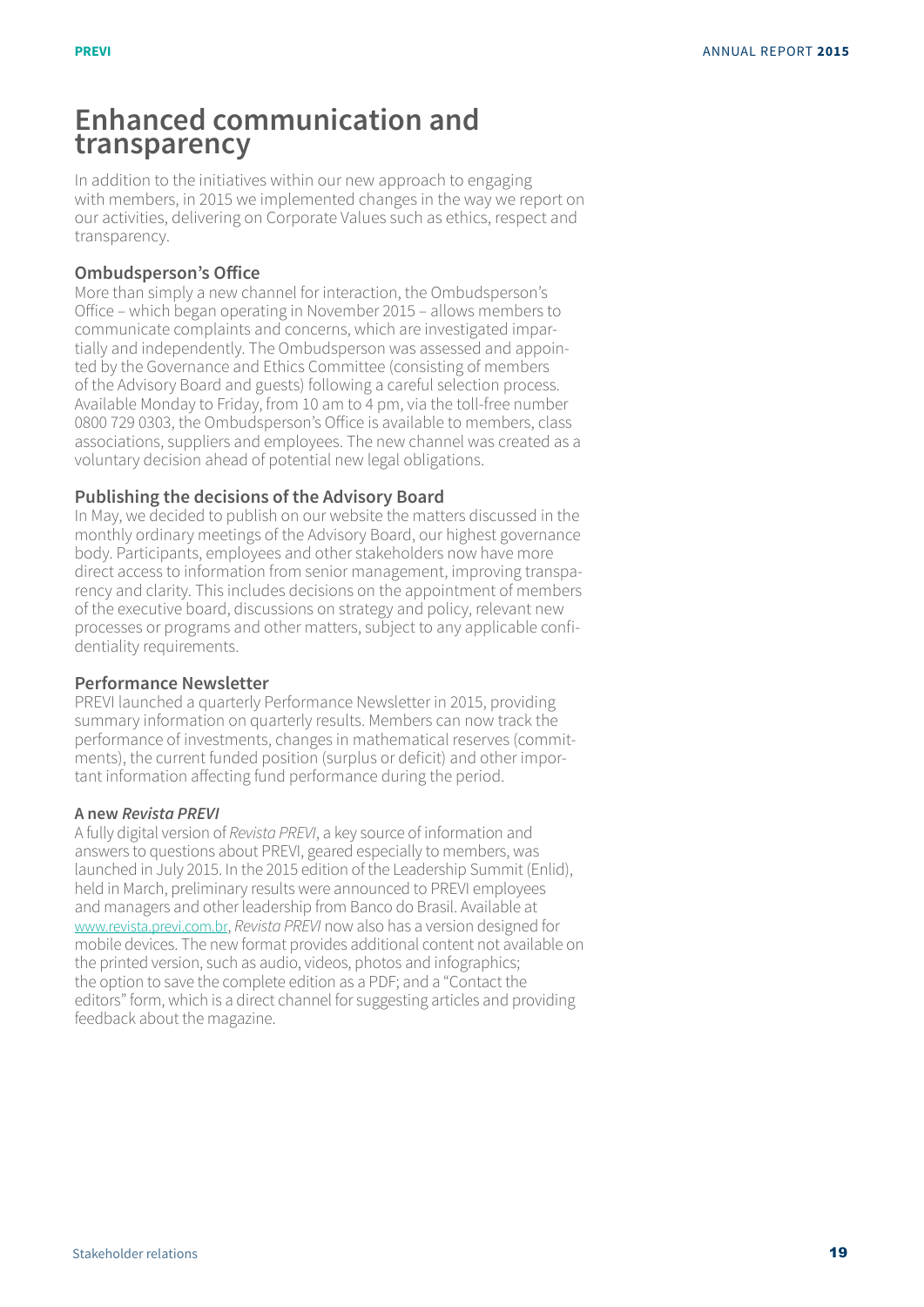

# Benefit plans Despite 2015 being a difficult year for the pension segment – and for the broader economy – our plans have remained solid and have the capabi lity to meet their commitments.

Uncertainties in the macro-economic environment adversely affected the annual performance of our benefits plans. A major source of impact in 2015 was the increase in inflation. The National Consumer Price Index (INPC), which is used to calculate reserves, actuarial targets and benefits adjustments, ended 2015 at 11.28%, above the target forecasted by the Brazilian Central Bank at the beginning of the year. Inflation is reflected in annual adjustments of benefit payments and also requires PREVI to increase our Mathematical Reserves (the funds needed to pay benefits over time). When an increase in reserves is not offset by an increase in the funds securing payment of benefits (net assets), a pension fund is said to be in deficit. Our current deficit is considered cyclical, caused by negative performance due to specific market conditions such as the depreciation of assets in 2015, especially equity. Other factors having an adverse effect on performance included the remeasurement of assets at market value, including equity assets, and the underperformance of our primary invest ment segments compared with the actuarial target.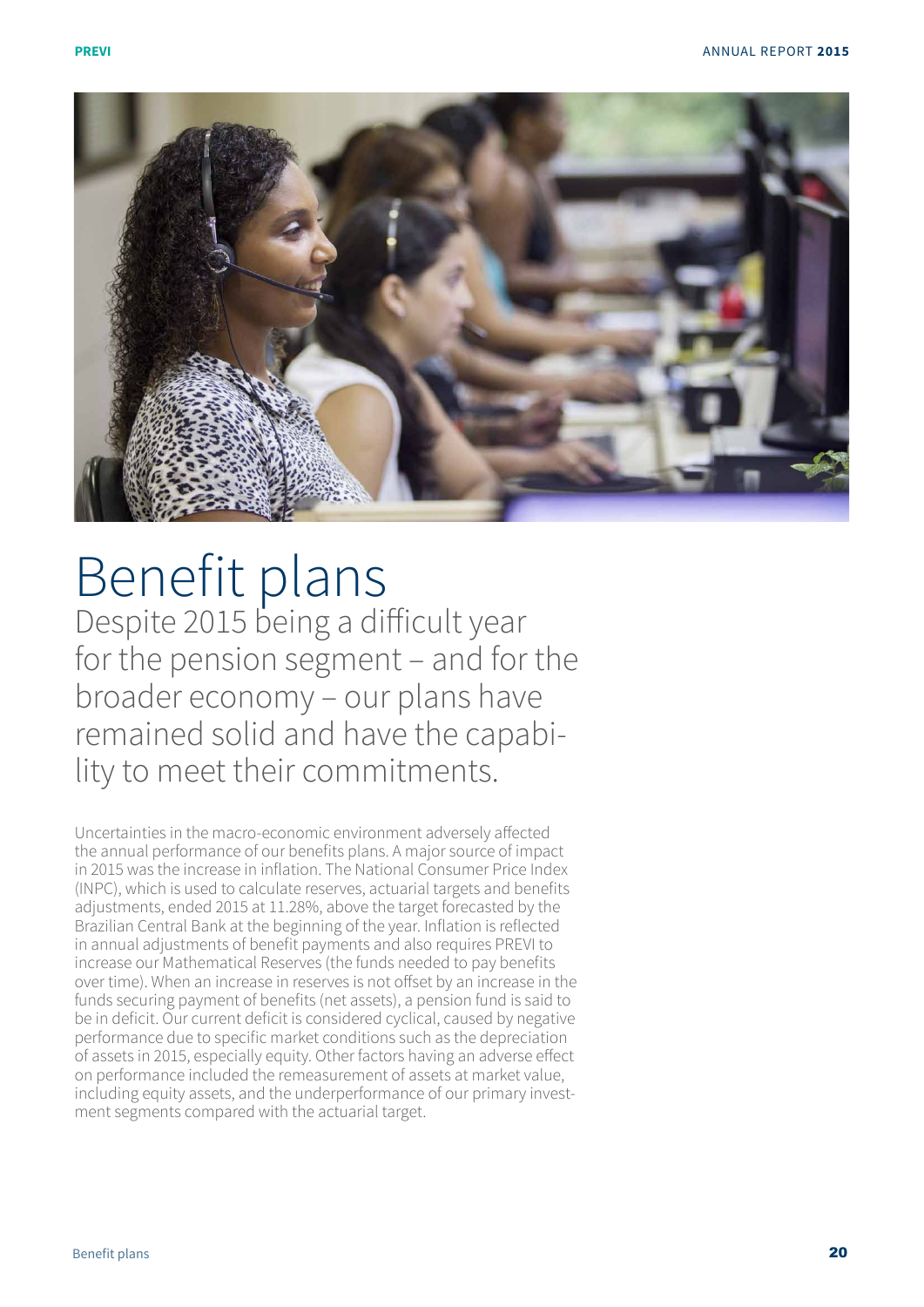PREVI is prepared to generate sufficient cash flows to continue paying benefits normally to members over many years. Our long-term strategy, including Asset Liability Management and mechanisms such as a minimum cash balance – sufficient to timely and fully pay benefits over a period of six months, even in the worst-case scenario – ensures our commitments to participants will be met.

### **CNPC Resolution 22 and new solvency rules**

Since the entry into force of National Council for Pension Plans (CNPC) Resolution No. 22 on December 3, 2015, a new set of rules applies to the solvency (ability to pay future benefits to participants) of pension plans. Pension fund deficit remediation plans will now be based on Duration, a term used to indicate the average time for payment of benefits to participants. The new rules were discussed by Previc, Abrapp and the Ministry of Labor and Social Security, and have been followed closely by PREVI.

Under the previous rules, pension funds were required to fully eliminate their deficits regardless of whether there was an actual need to pay benefits. Mature plans already paying benefits to members for years were treated in the same manner as younger pension funds which had not yet begun to use their reserves to pay retirement benefits and pensions. Resolution 22 takes account of the duration of each plan in deficit. The deficit threshold beneath which elimination of the deficit is not required is now the percentage point equivalent to the duration in years minus 4. The rule requiring pension funds to submit complete deficit elimination plans for deficits exceeding 10% and/or persisting for three consecutive years was also abolished. Surplus distribution requirements remain unchanged, but the application of the requirements has been perfected to allow plans with a duration of less than 15 years to use their surpluses to create, or increase existing, special reserves. A Contingency Reserve – or surplus funds providing extra security to a pension fund – can be as much as 25% of the Mathematical Reserve, or up to a percentage calculated using a formula as a function of duration, whichever is less.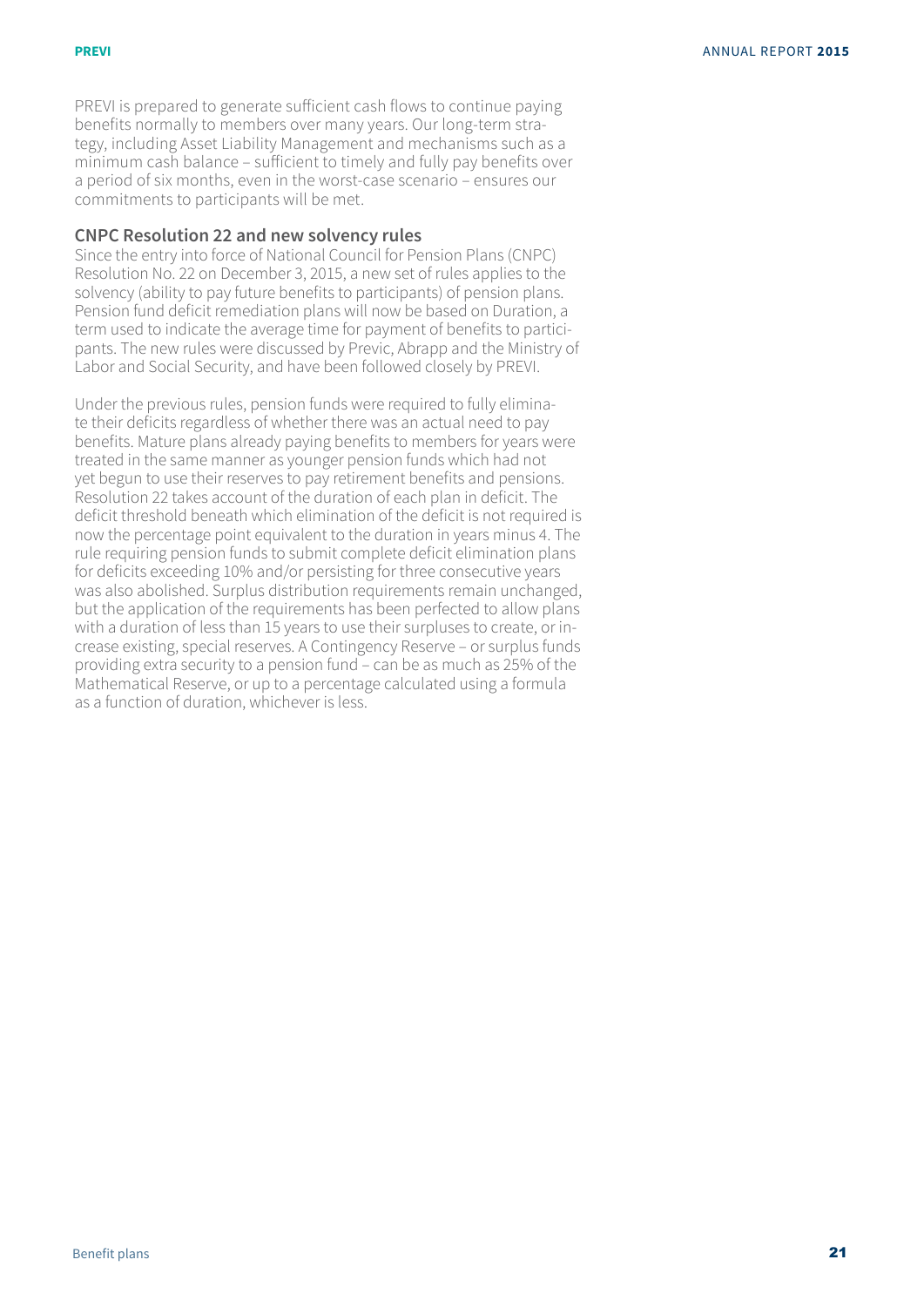# Plano 1 Overview

Plano 1 is a supplementary pension plan for Banco do Brasil employees hired up to December 1997. The benefits provided are a retirement supplement for planned retirement (based on contribution time, early retirement, or by age) and unplanned retirement (disability), and a death pension supplement for beneficiaries. Now closed to new members, Plano 1 is currently in the distribution phase, in which benefits paid to participants tend to increase; this is a natural trend that is anticipated in our planning since within a decade, all plan members will be eligible to claim retirement benefits.

In 2015, contributions continue to be collected (from participants and the sponsor, Banco do Brasil) as established in the rules for Plano 1, as a means of replenishing reserves. Contributions had been suspended in 2007 when the fund recorded a surplus, but were reestablished in 2014. Benefit payments have increased more than average over recent years, as expected as a result of Banco do Brasil's Early-Retirement Program. Notably, PREVI's benefit payments stood at R\$ 9.43 billion in 2015, a record amount equivalent to approximately 36% of the total benefits paid by Brazil's entire supplementary pension system that year. As a result of the increase in benefit payments, combined with a decrease in investment returns (especially in equity) due to the economic downturn, Plano 1 entered into deficit.

Based on the new deficit elimination rules, if Plano 1 had a deficit of 8.1%, its Mathematical Reserve of R\$ 11 billion would not need to be adjusted. However, Plano 1 was negative by R\$ 16.14 billion, equivalent to a deficit of 11.8% on the Mathematical Reserve.

This requires PREVI to prepare a plan to address the difference between the deficit and the threshold calculated based on duration. Before calculating the amount of the deficit to be eliminated, an adjustment is made to the pricing of federal government bonds held to maturity, as required by CNPC Resolution 16 of November 2014.

This resolution establishes that for any deficit or surplus, the difference between the price at which the securities traded on the date of purchase and the actuarial price under the plan must be determined. This difference is then deducted from or added to the result, if there is deficit, and deducted from the Special Reserve, for a surplus. In the case of Plano 1, R\$ 2.22 billion will be deducted from the negative results as the prices on PREVI's securities are 5% higher than actuarial prices.

The calculation is then as follows: the deficit (R\$ 16.14 billions) less the pricing adjustment (R\$ 2.22 billion), which yields an adjusted deficit (R\$ 13.91 million). From the adjusted deficit, the legally acceptable threshold for Plano 1 (R\$ 11 million) is deducted to yield the amount of deficit required to be eliminated (R\$ 2.91 billion).

A plan for eliminating the R\$ 2.91 billion deficit must therefore be prepared by the end of 2016. The plan must also be approved by the Advisory Board by December this year and implemented within 60 days of approval. Pursuant to applicable legislation (CGPC Resolution 26), the deficit remediation plan may include an increase in contributions, the creation of an additional contribution and/or a reduction of future benefits for active members. Amortization contributions can be linear or decremental, and must be made over a maximum period of 18 years.

# R\$ 9.43 billion in benefit payments in 2015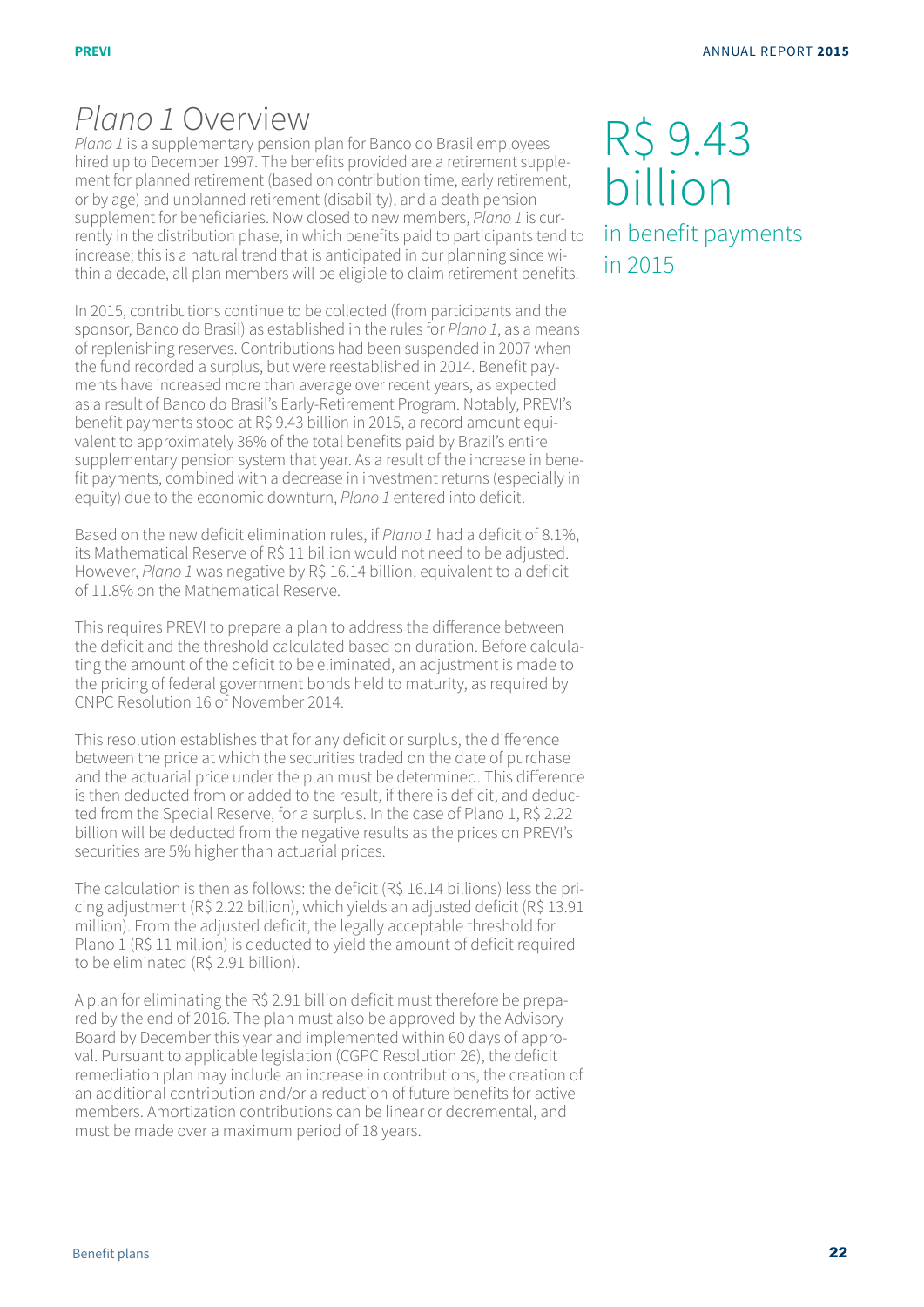### **Benefit ceiling**

PREVI's governance bodies are currently considering a proposed ceiling for Plano 1.

### Participants

|                               | 2011    | 2012    | 2013    | 2014    | 2015    |
|-------------------------------|---------|---------|---------|---------|---------|
| Active                        | 30,659  | 28,826  | 25,849  | 23,981  | 18,658  |
| <b>Retired</b>                | 65,036  | 65,784  | 67,630  | 68,395  | 72,586  |
| Active external <sup>1</sup>  | 840     | 829     | 800     | 760     | 712     |
| Retired external <sup>2</sup> | 3,509   | 3,522   | 3,557   | 3,573   | 3,588   |
| <b>Pensioners</b>             | 19,285  | 19,555  | 19,932  | 20,154  | 20,385  |
| <b>Total</b>                  | 119,329 | 118,516 | 117,768 | 116,863 | 115,929 |

1 Includes self-sponsored participants, Deferred Proportional Benefit, Minimum Pension and participants which have not yet made an election. 2 Includes self-sponsored participants, Deferred Proportional Benefit, and minimum pension.

### Benefits paid (R\$)

|                       | 2011              | 2012              | 2013              | 2014              | 2015              |
|-----------------------|-------------------|-------------------|-------------------|-------------------|-------------------|
| PREVI <sup>*</sup>    | 9,045,819,173.89  | 8,423,228,164.55  | 9,246,889,979.12  | 8,394,631,290.07  | 9,432,736,801.82  |
| INSS**                | 1,866,996,751.72  | 2,006,964,312.63  | 2,151,202,709.43  | 2,271,701,394.22  | 2,431,778,798.39  |
| Banco do<br>Brasil*** | 297,856,989.95    | 297,583,241.65    | 192,374,556.94    | 185,430,808.85    | 180,887,700.46    |
| <b>Total</b>          | 11,210,672,915.56 | 10,727,775,718.83 | 11,590,467,245.49 | 10,851,763,490.14 | 12,045,403,300.67 |

\*PREVI Benefits include PREVI Retirement Supplement, regulatory benefits, BET and benefits deriving from court decisions. \*\*Includes amounts passed on by PREVI through payroll under the Prisma Agreement. \*\*\*Banco do Brasil is responsible for paying benefits to PREVI's founding members, for obligations originating from labor claims, and other obligations

### Funded position (R\$ billion)

|                            | 2011       | 2012  | 2013   | 2014          | 2015  |
|----------------------------|------------|-------|--------|---------------|-------|
| <b>Contingency Reserve</b> | 24.36      | 26.29 | 24.76  | 12.54         | $- -$ |
| <b>Special Reserve</b>     | 0.31       | 1.01  | $\sim$ | $\sim$ $\sim$ | $- -$ |
| <b>Technical Deficit</b>   | $\sim$ $-$ | $-$   | $- -$  | $- -$         | 16.14 |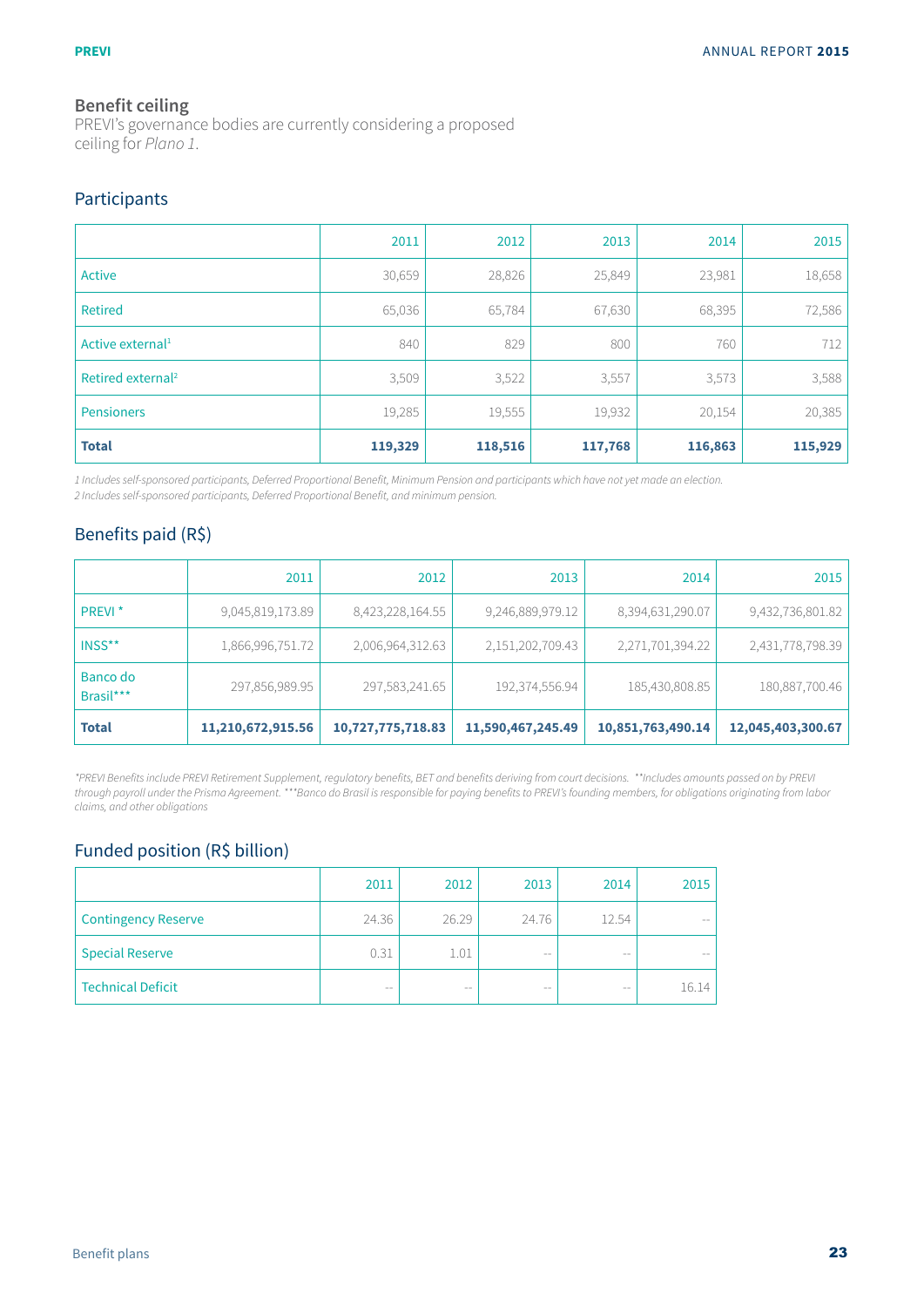## PREVI Futuro Overview

PREVI Futuro is a supplementary pension plan for Banco do Brasil employees hired after December 24, 1997. This is a voluntary plan which employees may join at any time during their career with the Bank. Three types of monthly retirement income are offered, in addition to supplementary retirement benefits due to disability and pension on death.

A number of initiatives were conducted in 2015 to increase membership of PREVI Futuro. Our new engagement approach has improved relations with Banco do Brasil employees, including members and nonmembers. PREVI *Itinerante* events have been used to demonstrate the benefits of the plan to employees who are not yet members. During the Leadership Summit (Enlid) alone, ten of the 41 employees in attendance became members. Throughout 2015, a total of 338 employees joined the Plan, and 74 former members renewed their membership.

Induction events and presentations by plan administrators to recently hired Banco do Brasil employees also continued in 2015. The percentage of newly hired employees becoming members in 2015 set a new record at 95.37%. In December, of the 148 newly hired employees, only one elected not to join PREVI Futuro.

Although the plan is currently in the accumulation phase, with most members still active, it also reported a deficit of R\$ 58.01 million in 2015. The calculation is made only for part of the funds, with only the Part 1 reserves (covering the payment of risk benefits such as pension on death and retirement due to disability) and benefits under Part 2 (planned retirement benefits) being taken into account.

The deficit was covered by the Risk Management Fund, which had a balance of R\$ 66.97 million.

|                       | 2011         | 2012          | 2013          | 2014          | 2015          |
|-----------------------|--------------|---------------|---------------|---------------|---------------|
| PREVI <sup>*</sup>    | 2,438,450.76 | 3,310,153.59  | 4,412,794.57  | 6,161,631.63  | 8,428,667.91  |
| INSS**                | 7,307,739.67 | 9,144,367.60  | 11,633,177.11 | 14,243,282.67 | 17,279,076.09 |
| Banco do<br>Brasil*** | 5,848.44     | 6,339.23      | 6,827.43      | 6,971.92      | 8,060.02      |
| <b>Total</b>          | 9,752,038.87 | 12,460,860.42 | 16,052,799.11 | 20,411,886.22 | 25,715,804.02 |

### Benefits paid (R\$)

\*PREVI Benefits include PREVI Supplement (Risk Benefits) and the Deferred Proportional Benefit. \*\*Includes amounts passed on by PREVI through payroll under the Prisma Agreement. \*\*\*Banco do Brasil is responsible for paying benefits arising from labor claims.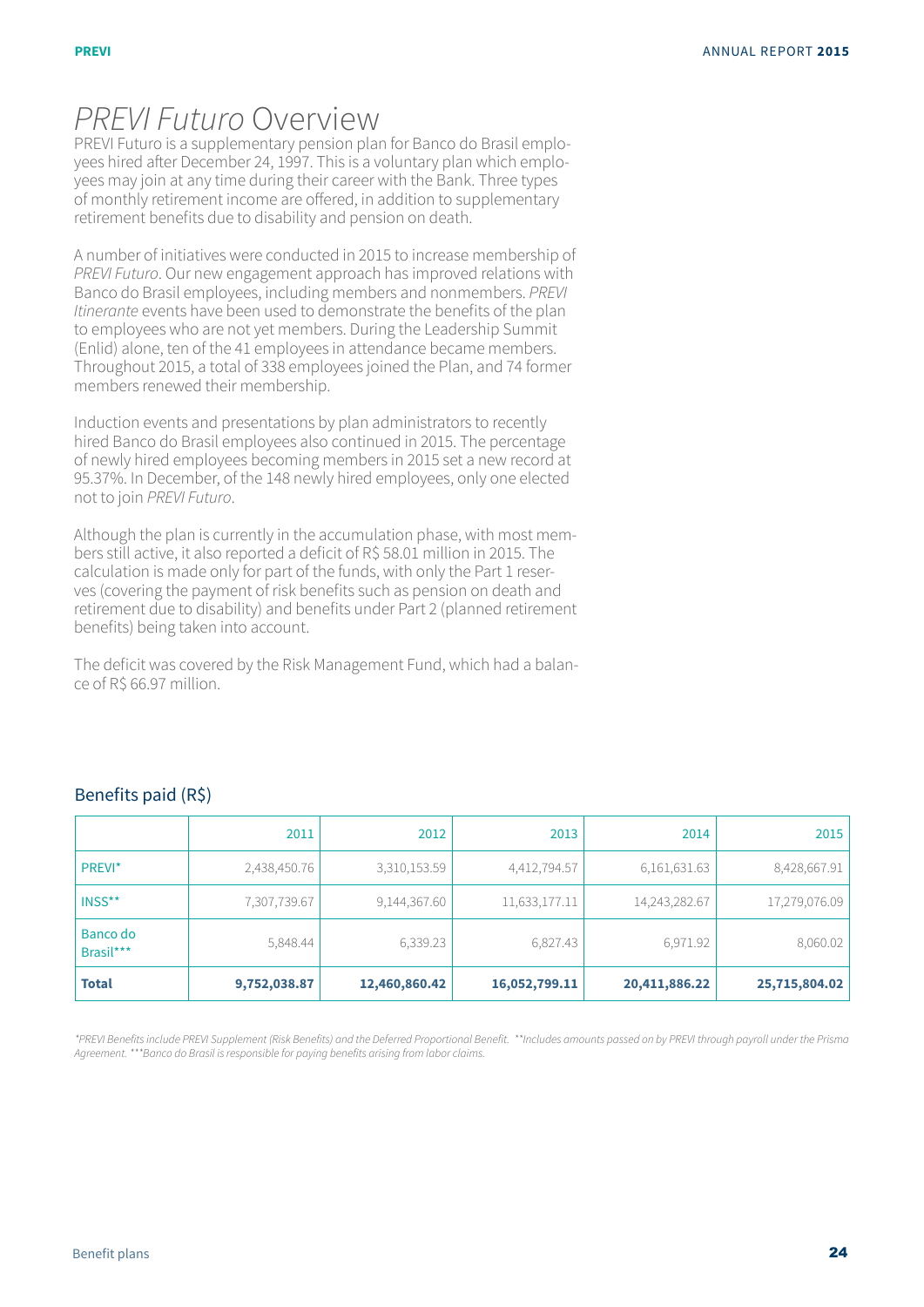### Participants

|                               | 2011   | 2012   | 2013   | 2014   | 2015   |
|-------------------------------|--------|--------|--------|--------|--------|
| Active                        | 67,567 | 70,662 | 72,640 | 74,342 | 78,396 |
| <b>Retired</b>                | 128    | 157    | 186    | 244    | 350    |
| Active external <sup>1</sup>  | 6,346  | 6,773  | 7,142  | 7,217  | 7,222  |
| Retired external <sup>2</sup> | 10     | 6      | 11     | 17     | 28     |
| <b>Pensioners</b>             | 316    | 389    | 476    | 535    | 595    |
| <b>Total</b>                  | 74,367 | 77,987 | 80,455 | 82,355 | 86,591 |

1 Includes self-sponsored participants, Deferred Proportional Benefit, and participants which have not yet made an election. 2 Includes self-sponsored participants and Deferred Proportional Benefit.

2.82 3.77 4.56 5.71 6.82 2011 2012 2013 2013 2014 2015

### Assets (R\$ million)

### **Investment Profiles**

Created in 2009, the PREVI Futuro Investment Profiles provide participants with greater discretion in managing the balance of their accounts and allow members to select an investment profile with an equity exposure that matches their expectations and appetite for investment risk. The program offers four different profiles, with equity exposure percentages defined annually by the Investment Policy for the plan, as follows: Conservative (0% to 10% equity); Moderate (20% to 30%); Aggressive (40% to 60%); and PREVI (30% to 50%). The investment profile election can be changed every 12 months, and it is important that users keep close track of their returns and consider the long-term outlook for their portfolios.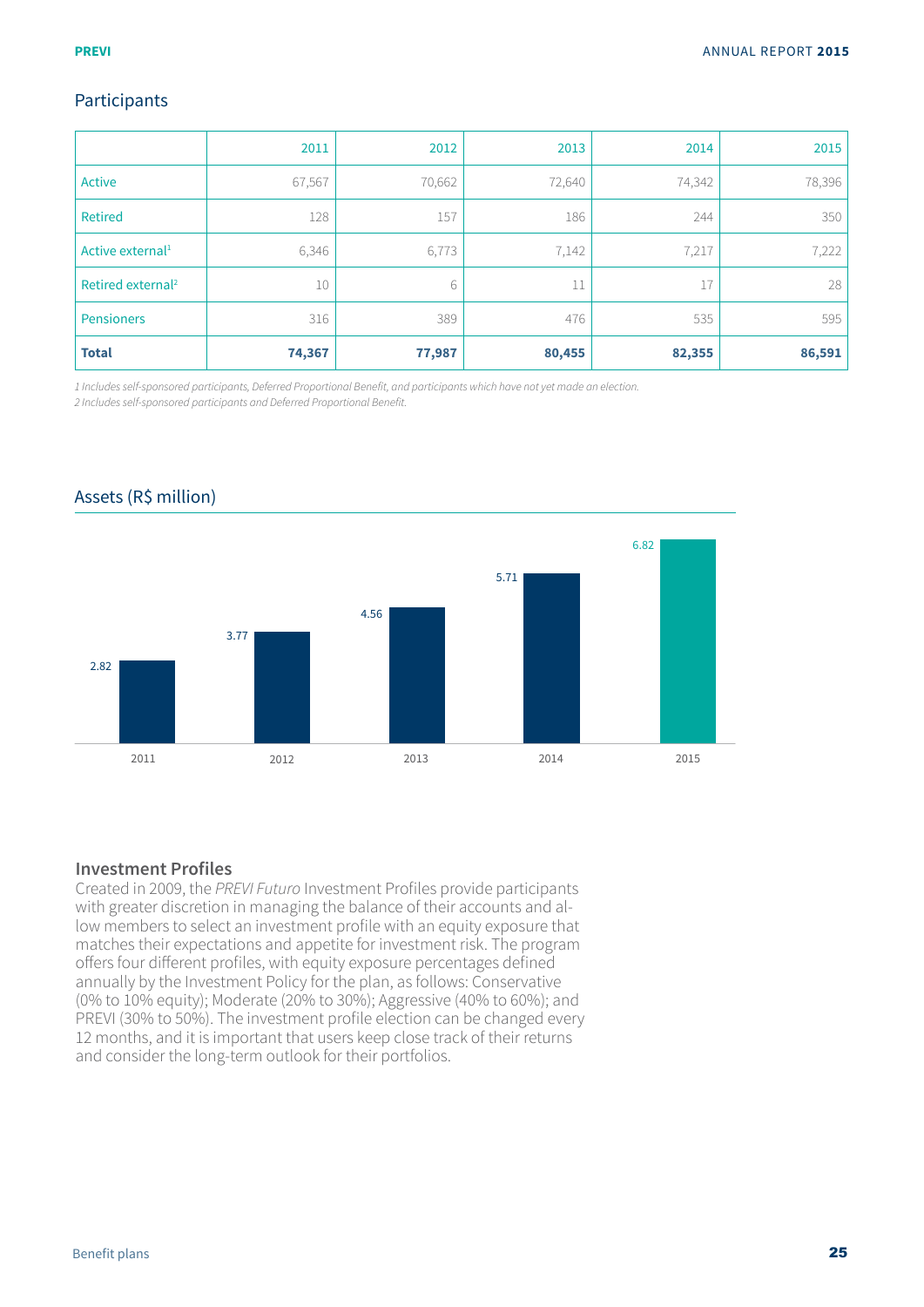The fluctuation in equity assets, as denoted by the Bovespa index for the period 2013 to 2015, had a stronger effect on the PREVI and Aggressive profiles, due to their greater exposure to these assets. In making a comparison, in addition to the long-term objectives of the investments, members must take into account that the performance of each profile also depends on the performance of other types of investment and the level of risk.

|                   | <b>TMS</b> | Actuarial | Ibovespa | <b>PREVI</b> | Conservative | Moderate | Aggressive |
|-------------------|------------|-----------|----------|--------------|--------------|----------|------------|
| 2013              | 8.22       | 10.84     | $-15.50$ | 2.74         | 6.02         | 4.35     | 2.61       |
| 2014              | 10.90      | 11.54     | $-2.91$  | 6.52         | 11.83        | 9.03     | 6.08       |
| 2015              | 13.27      | 16.84     | $-13.31$ | 1.31         | 9.32         | 5.04     | $-0.42$    |
| <b>Cumulative</b> | 32.39      | 39.22     | $-31.72$ | 10.57        | 27.17        | 18.42    | 8.27       |

### Profiles x indexes: cumulative returns 2013 to 2015 (%)

Note: past results provide no assurance of future returns.

### Total members by investment profile/historical series of cumulative balances

|              | 2012           |                     | 2013           |                     | 2014           |                     | 2015           |                     |
|--------------|----------------|---------------------|----------------|---------------------|----------------|---------------------|----------------|---------------------|
| Perfil       | <b>Members</b> | Final balance (R\$) | <b>Members</b> | Final balance (R\$) | <b>Members</b> | Final balance (R\$) | <b>Members</b> | Final balance (R\$) |
| Agressivo    | 1,707          | 134,416,564.73      | 1,529          | 143,922,582.32      | 1,324          | 150,871,725.19      | 1,005          | 128,499,389.69      |
| <b>PREVI</b> | 71,170         | 3,257,068,941.76    | 71,988         | 3,806,930,707.02    | 72,430         | 4,661,355,642.13    | 70,642         | 4,980,228,306.43    |
| Moderado     | 592            | 44,038,225.23       | 667            | 59,491,035.97       | 725            | 83,408,285.92       | 706            | 91,481,233.18       |
| Conservador  | 3,966          | 245,521,638.72      | 5,598          | 418,827,107.47      | 7,080          | 675,532,413.81      | 13,267         | 1,457,610,063.30    |
| <b>Total</b> | 77,435         | 3,681,045,370.44    | 79,782         | 4,429,171,432.78    | 81,559         | 5,571,168,067.05    | 85,620         | 6,657,818,992.60    |

### **Additional contributions**

The basic contribution into PREVI Futuro is 7% of members' contribution salaries\* and this contribution is matched by the sponsor. Participants wishing to increase their contributions into the fund are permitted to make additional contributions designated as 2B and 2C.

2B contributions are linked to members' career progression and membership time. The percentage can vary from 1% to 10% of members' contribution salaries, based on their individual scores, and is monitored by the sponsor.

\*The monthly amount on which the contributions of active PREVI fund members are calculated. It is the sum of compensation payments, including health and safety hazard and night work bonuses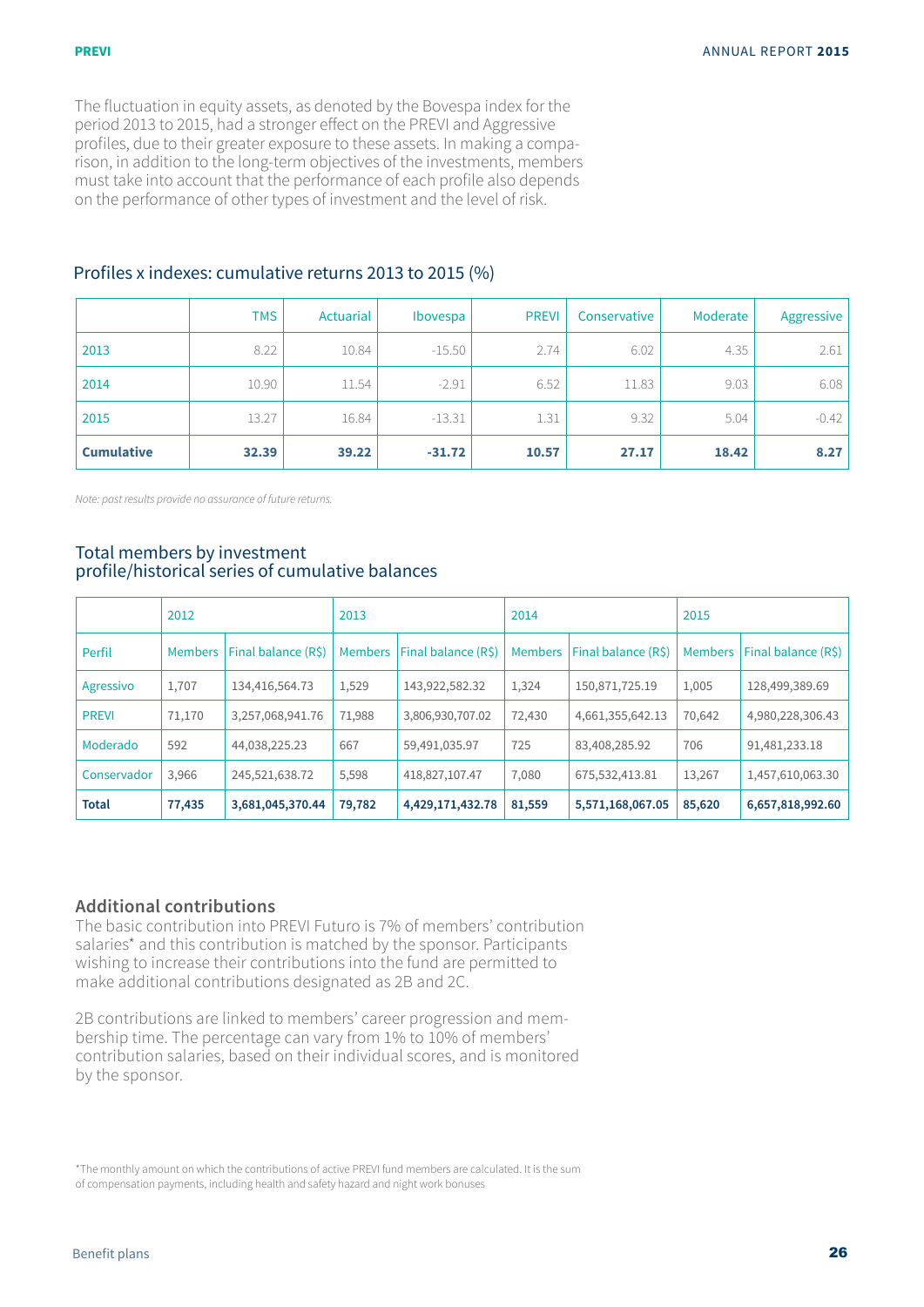In December 2015, 43% of active plan members received the minimum score required for this type of contribution, and 89% of eligible members have used the maximum allowed percentage.

PREVI undertakes regular initiatives to raise awareness among participants of the importance of using opportunities to make 2B contributions under the plan, including meetings and information campaigns on the importance of contributing up to the maximum allowed percentage. 2B contributions are essential in building members' account balances and ensuring the benefits they will receive are compatible with their current pay.

Members may also make monthly or sporadic 2C contributions. These contributions are made exclusively by members (i.e. they are not matched by the sponsor).

2C contributions also increased in 2015: the number of sporadic contributions grew by 41.75% compared with 2014, and the volume of total contributions grew by 22.87%. The average number of participants making monthly 2C contributions increased by 123.97%. In 2014, an average of 517 participants contributed approximately R\$ 172 thousand per month, while in 2015, an average of 1,158 participants contributed approximately R\$ 300 thousand per month.

2C contributions are advertised periodically and especially when employees receive their 13th salary and profit-sharing bonus. PREVI also uses sponsor events and communication channels to emphasize the importance of additional contributions to increasing members' account balances.

# 95.37%

of newly hired employees in 2015 joined PREVI Futuro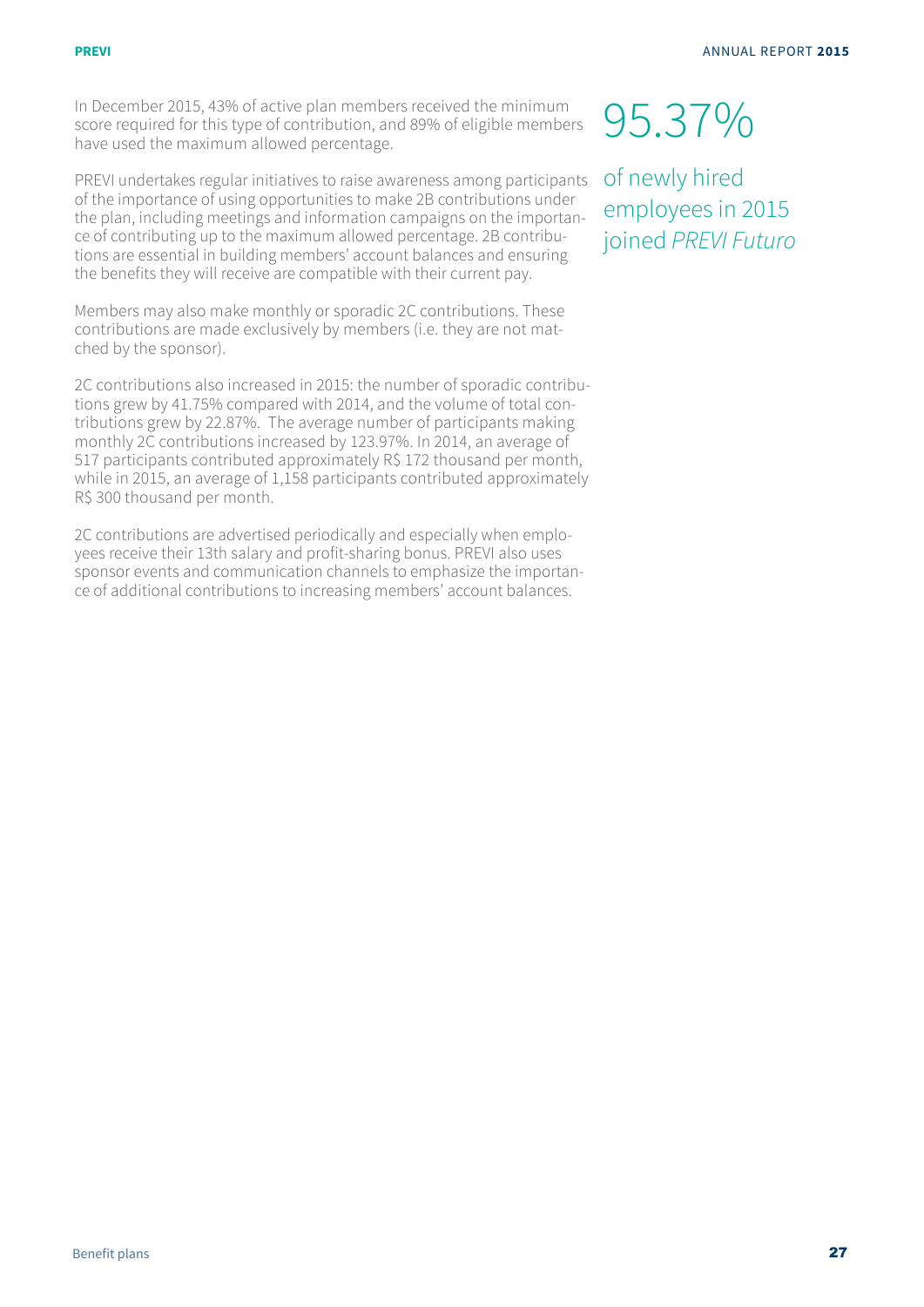

# **Strategy** and investments

Learn more about our most important initiatives in 2015 to minimize the impact from the economic slowdown, and the medium and long-term strategic outlook.

In a year marked by political instability, slow economic growth, increasing inflation, the US dollar at an all-time high and significant market vola tility, our focus was directed to implementing our Investment Policies, which set the direction for and frame our investment portfolio decisions. The assumptions established in our Investment Policy 2016-2022 remain unchanged in relation to previous policies (2015-2021), which projected two years — 2015 and 2016 — of economic instability and recession, with recovery projected from 2017.

Under these conditions, monitoring of risk exposure has been intensified. There is a growing need for liquidity for payment of increasing amounts of benefits. The divestment from equity continued in 2015, following careful assessments of market conditions to avoid destroying the value of cyclically depreciated assets. Fixed income opportunities were optimally leveraged in a year marked by high interest rates.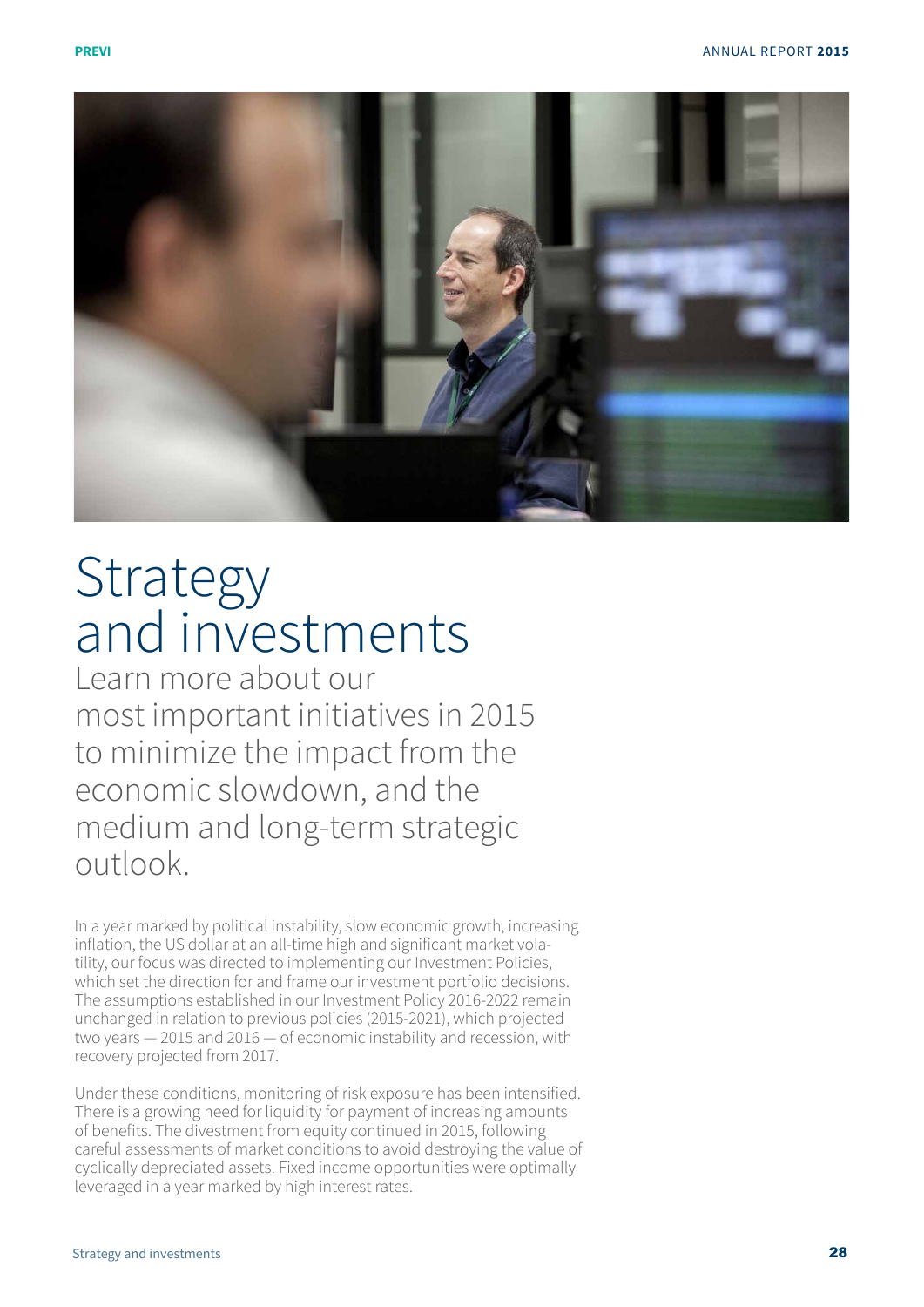#### **previ**

These adjustments were made with appropriate caution and with a focus on preserving plan assets and meeting long-term commitments to participants. The resulting performance in 2015, while not sufficient to offset the full effect of the economic downturn, was superior to the average performance of other supplementary pension funds in Brazil.

### 2015 Returns (%)



### **Investment Policies and risk management**

As in previous years, our Investment Policies were reviewed and approved by the Executive Board and Advisory Board, seeking a balance between risk and return and strict performance of Fund obligations to participants. The review process takes account of PREVI's Mission, each plan's risk appetite, investment objectives, asset composition policies, the investment management structure and performance assessments. Based on the review, a set of guidelines are established for strategic and long-term management

Investment decisions were made with appropriate caution and with a focus on preserving plan assets and meeting longterm commitments to participants

The new criteria adopted for the review process in 2015 included improved control points for the Executive Board, benchmarking between Brazilian and global investment segments, and the involvement of the Advisory Boards of Plano 1 and PREVI Futuro in formulating proposals and overseeing the execution of investment policies (2015-2021), which are available on the PREVI Intranet site.

Initiatives were implemented to disseminate the practice of continuously monitoring the application of investment policies by all PREVI departments through monthly reports published on the PREVI Intranet site and delivered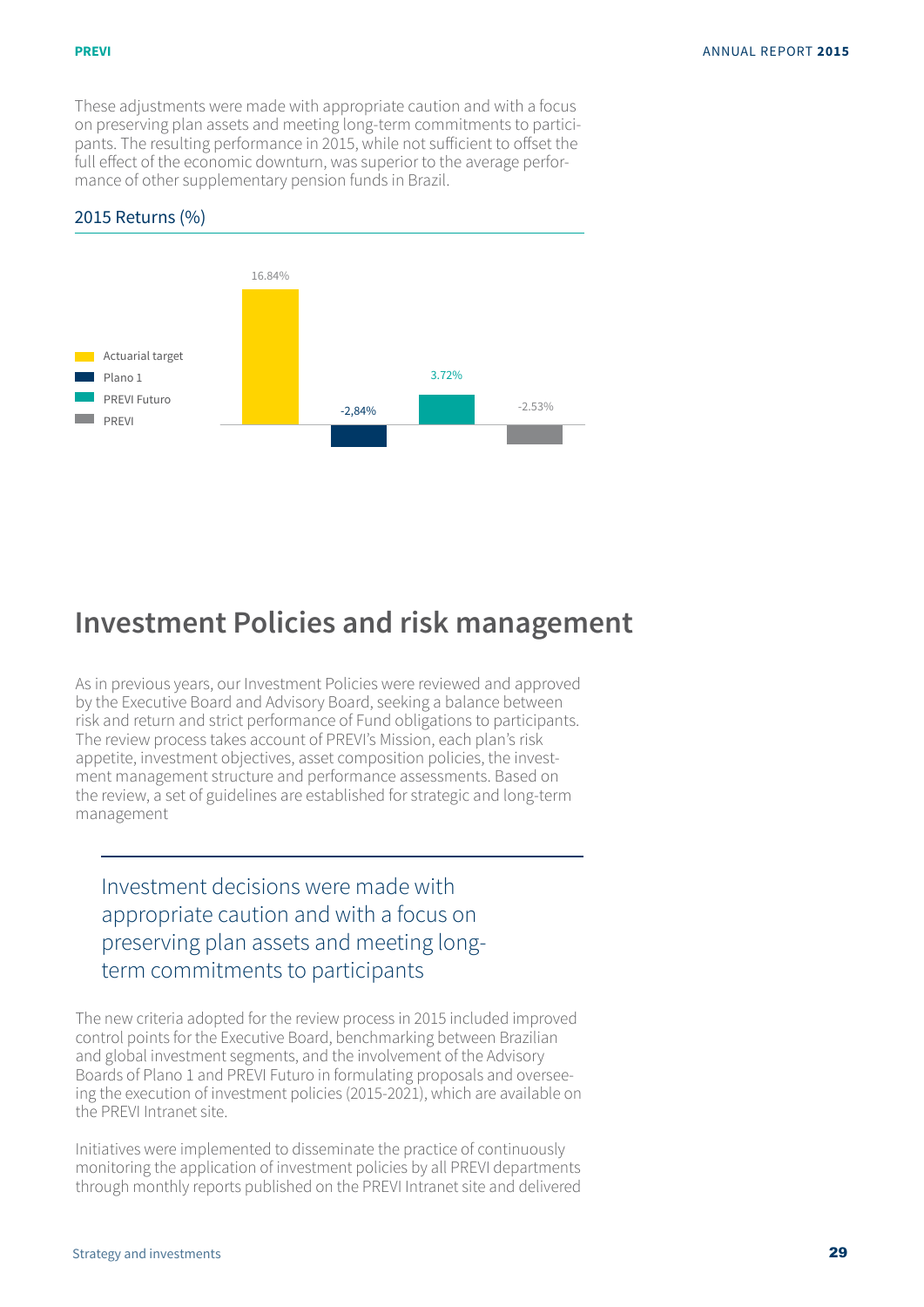#### **previ**

directly to executive managers. These efforts were followed by a review of the evaluation process for equity brokers and private equity funds providing services to PREVI, ensuring that asset management performance is measured more accurately. Work also officially began on a project to review and validate our macroeconomic models and develop new weighted and stress scenario and market, credit and actuarial risk assessment methods.

|                                          |                     | 2014-2020             |                     | 2015-2021             |                     | 2016-2022             |
|------------------------------------------|---------------------|-----------------------|---------------------|-----------------------|---------------------|-----------------------|
| <b>Segments</b>                          | Minimum<br>exposure | Maximum<br>exposure   | Minimum<br>exposure | Maximum<br>exposure   | Minimum<br>exposure | Maximum<br>exposure   |
| PLANO 1 - Macro exposure (%)             |                     |                       |                     |                       |                     |                       |
| Equity                                   | 53,52               | 61,52                 | 53,45               | 61,45                 | 47,90               | 55,90                 |
| <b>Fixed income</b>                      | 27,62               | 35,62                 | 27,75               | 35,75                 | 32,20               | 40,20                 |
| <b>Real Estate</b>                       | 5                   | 7,5                   | 5                   | 7,5                   | 5                   | 7,8                   |
| <b>Transactions with</b><br>participants | 1,27                | 5,27                  | 1,2                 | 5,2                   | 1,7                 | 5,7                   |
| Structured<br>investments                | $\overline{0}$      | 1,5                   | $\mathbb O$         | 1,6                   | $\overline{0}$      | 1,6                   |
| Foreign investments                      | $\bigcirc$          | 0,4                   | $\bigcirc$          | 0,5                   | $\bigcirc$          | 0,5                   |
| PREVI FUTURO - Macro exposure (%)        |                     |                       |                     |                       |                     |                       |
| Equity                                   | $\mathbb O$         | 50                    | $\bigcirc$          | 60                    | $\circledcirc$      | 60                    |
| <b>Fixed income</b>                      | 21                  | 95                    | 21                  | 95                    | 21                  | 95                    |
| <b>Real Estate</b>                       | $\mathbb O$         | 8                     | $\mathbf{0}$        | $\,8\,$               | $\mathbf{0}$        | $\,8\,$               |
| <b>Transactions with</b><br>participants | 5                   | 15                    | 5                   | 15                    | 5                   | 15                    |
| <b>Structured</b><br>investments         | $\bigcirc$          | 5                     | $\overline{0}$      | 5                     | $\overline{0}$      | 5                     |
| Foreign investments                      | $\bigcirc$          | $1\,$                 | $\mathbf{0}$        | $1\,$                 | $\circledcirc$      | $1\,$                 |
| Capec - Macro exposure (%)               |                     |                       |                     |                       |                     |                       |
| Segment                                  | Index               | Maximum<br>Allocation | Index               | Maximum<br>Allocation | Index               | Maximum<br>Allocation |
| <b>Fixed income</b>                      | Selic               | 100                   | Selic               | 100                   | Selic               | 100                   |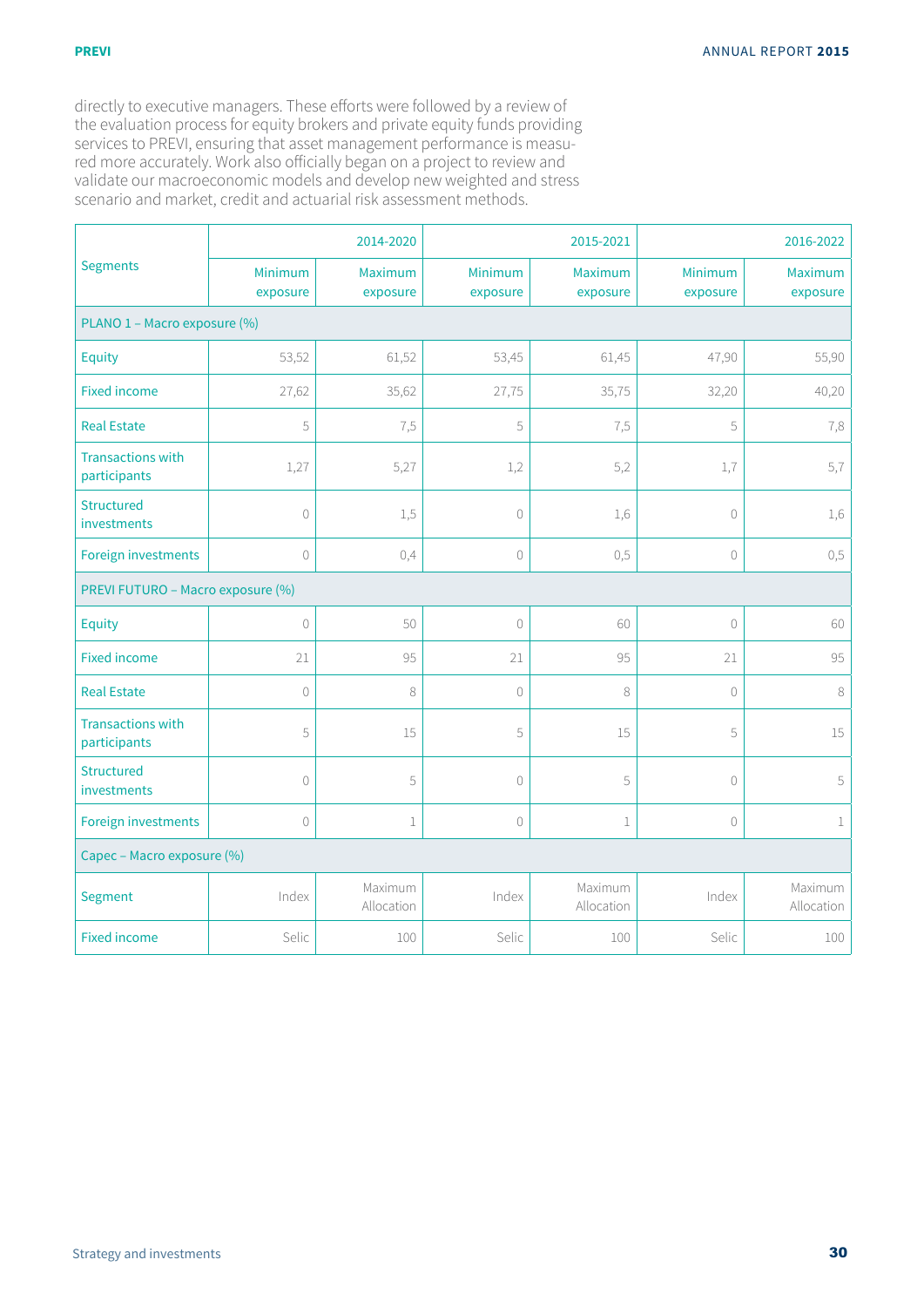### **Risk and ALM**

A priority in our strategic thinking in 2015 was improving our approach to assessing and mitigating the risks to which our investments are exposed, based on the risk, return and liquidity triad. As part of our efforts towards excellence in risk-based management, a Risk Policy was approved that establishes the concepts, principles and guidelines to be adopted in Fund management. Our Risk Management Function reviewed and document all processes to ensure they are better organized and integrated with Fund management. Efforts were made to ensure that credit risk management is better integrated with the Lending and Risk Management functions at Banco do Brasil. In governance, a managerial- -level Risk Management Committee was created to integrate the different functions responsible for managing the primary risks that are monitored at PREVI. PREVI also created a Technical Risk Advisory Committee directly linked to the Advisory Board and consisting of Advisory Board members and the Planning Director. This Committee is responsible for conducting preliminary analyses of risk management matters submitted to the Advisory Board.

Our Asset & Liability Management (ALM) Committee has also been expanded. The Committee was created in 2014 with representatives from the Planning and Investments departments, who in 2015 were joined by representatives from the Equity and Social Security departments in monthly meetings to discuss and formulate recommendations. The now-enhanced ALM Committee has contributed significantly to the formulation of Investment Policies. In ALM management, over a thousand macroeconomic scenarios are taken into account in assessing investment performance.

## Investment decisions in 2015

The macroeconomic environment described in the previous pages has required our decisions in 2015 to be made with caution and deliberation, carefully considering each plan's policies and specific needs (greater liquidity for payments under Plano 1 and accumulation for PREVI Futuro).

### **Fixed income**

2015 Returns (%)

The high basic interest rate provided good opportunities for investment in government securities in 2015, especially securities indexed to the IPCA (NTN- -B). With a challenging economic outlook for 2016 and in order to mitigate the impact from the volatility of the government securities market on PREVI Futuro's quota value, the Fund reclassified part of the plan portfolio (R\$ 201.67 million) at the balance sheet date by transferring "marked to market" assets (priced daily based on market rates) to "held to maturity securities", for which daily returns will be determined based on the purchasing rate.

### *PREVI Futuro* Benchmark index\*  $(INPC + 5,5%)$ Fixed income Market indicators *Plano 1* 14.68% 11,93% 17.40% 13.27% 8.88% 9.32% TMS IMA-B IMA-B IMA Geral

\*The benchmark index defined in the Investment Policies for Plano 1 and PREVI Futuro

Improving our approach to assessing and mitigating the risks to which PREVI is exposed was a strategic priority in 2015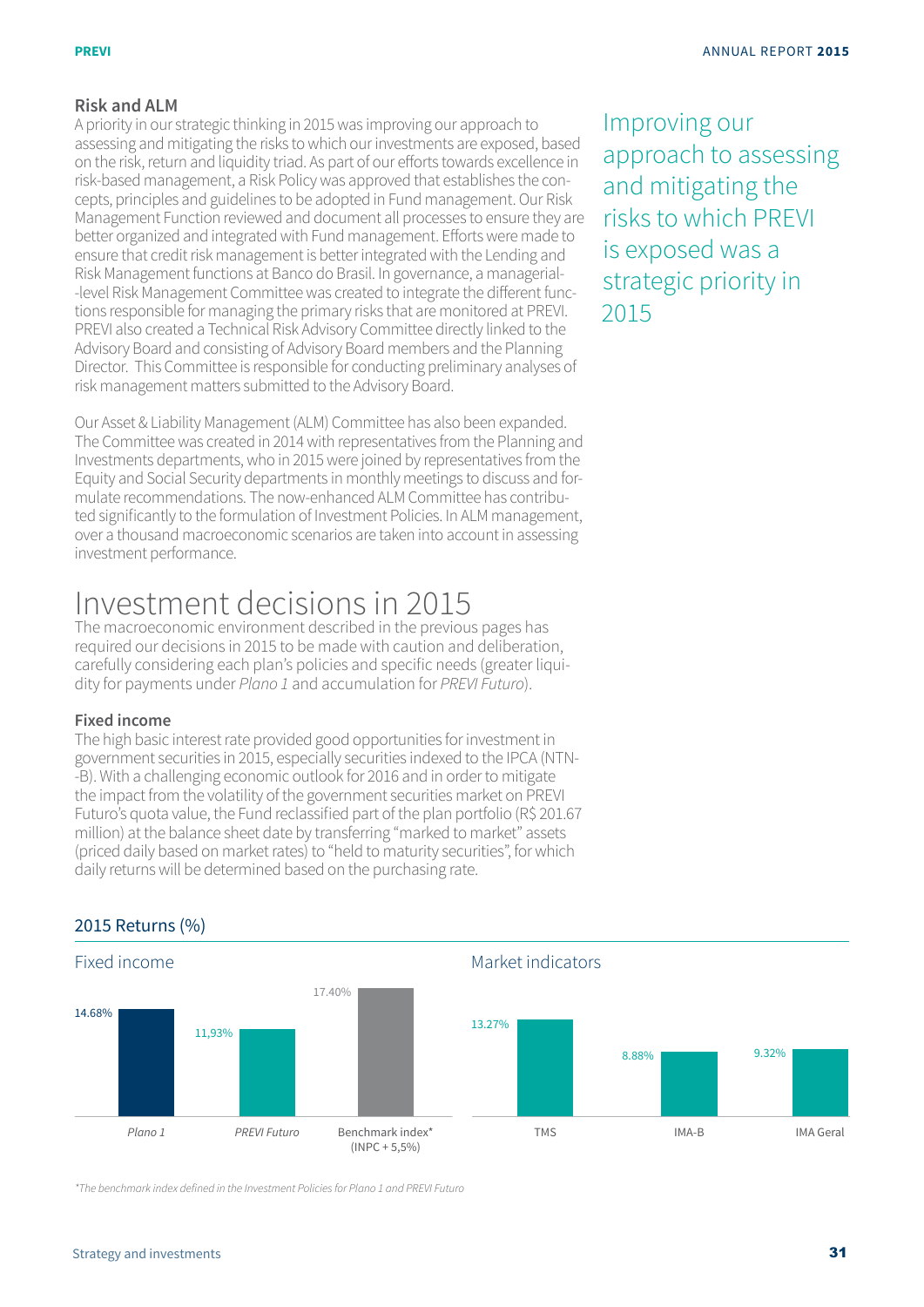#### **previ**

### **Equity**

The economic downturn affected companies in all industries. Despite the diversification of our equity investments, the effects of asset devaluation took their toll on plan portfolios. The depreciation of share value, in terms of both trading prices and market value, reflects the current depreciation of underlying assets.

The Plan 1 portfolio assets which experienced the most significant depreciation were Vale / Litel, Banco do Brasil, Neoenergia, Petrobras, Bradesco and Invepar. The depreciation of these stocks represented an impact of R\$ 13.06 billion.

In PREVI Futuro, which currently has 26.39% of its assets invested in equities, the most depreciated stocks were Vale, Petrobras and Bradesco. This plan is in the accumulation phase and with more time to recover from any depreciation, its risk tolerance is greater.

The strategy of disinvesting from equity in Plano 1 was implemented gradually due to unfavorable selling conditions; following the period of volatility, the Ibovespa Index fell by a total of 13.31%, declining for the third consecutive year. Available opportunities (well priced securities with good liquidity) were leveraged and were sufficient to meet the disinvestment target for the year. In those companies in which PREVI has a controlling interest, the quantities of "free" shares were also reduced on a case-by- -case basis.

Plano 1 is approximately 48.09% invested in equities. In 2010 the percentage was 64.5%. The reduction is largely due to the temporary depreciation of assets as a result of the economic crisis. While to a lesser extent, another factor contributing to the reduction in the percentage was the gradual and planned sale of assets over recent years, based on the Plan's investment policy. In 2015 alone, a total of R\$ 3.8 billion was disinvested from equity.

### 2015 Returns (%)



\*The benchmark index defined in the Investment Policies for Plano 1 and PREVI Futuro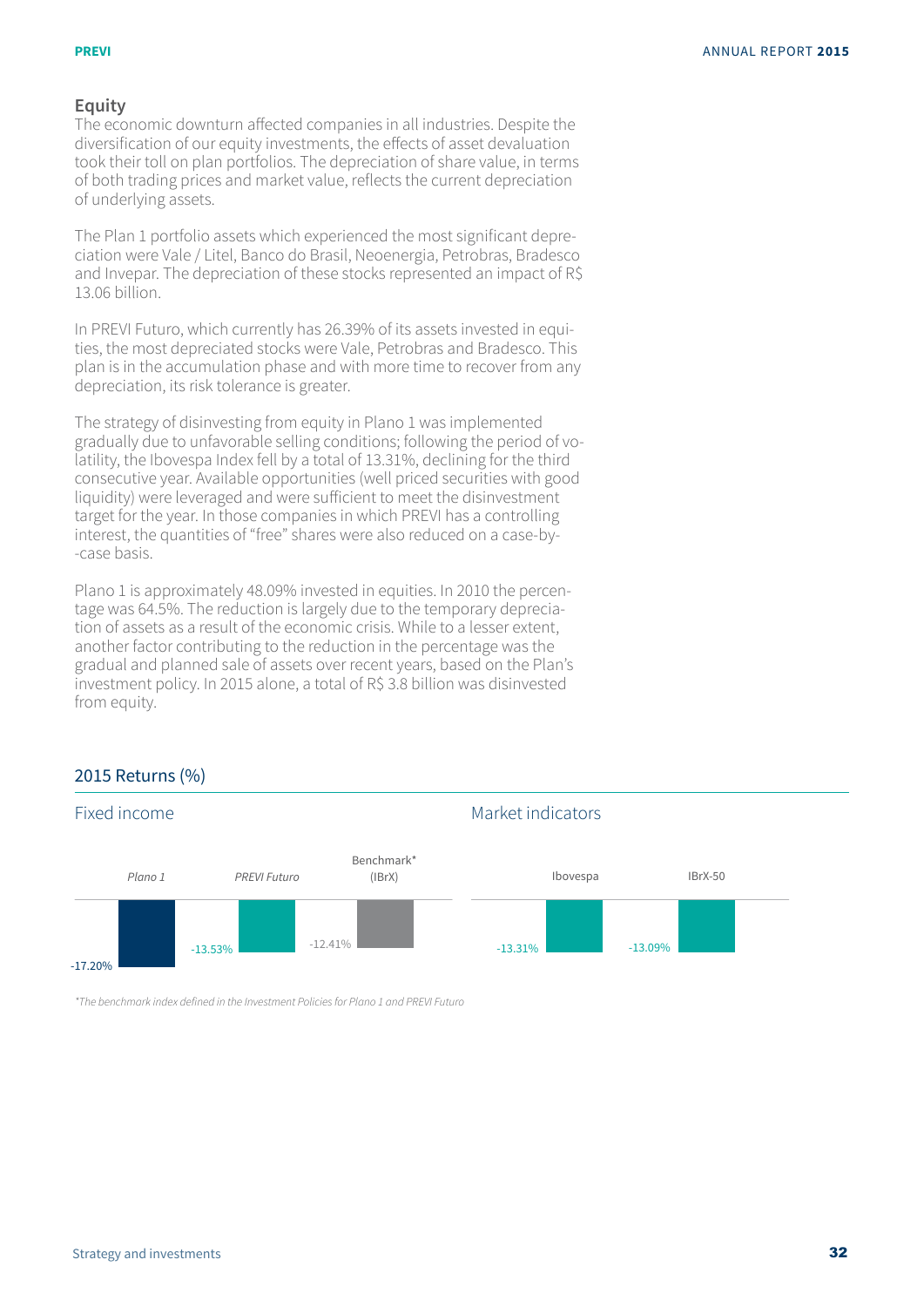### **Real Estate**

Brazil's two largest real estate markets – Rio de Janeiro and São Paulo – are currently depressed for different reasons: a decline in lease demand in Rio, and an oversupply of new properties in São Paulo, both of which have resulted in falling corporate lease prices. PREVI, which is significantly exposed to these markets, has worked actively to keep occupancy levels above the market average. With market conditions requiring caution, expenditure on improvements has been carefully considered.

At year-end 2015, our real estate portfolio was due to incorporate the newly built Matarazzo Tower in São Paulo, a corporate office building certified "AAA" by the Polytechnic School of the University of São Paulo (USP) for its superior automation systems, air-conditioning, elevators, power supply and plumbing systems, power generators and thermal and acoustic comfort. The lease has already been formalized and will begin to generate revenues in 2016.

Exposure to the shopping center market also expanded in 2015 with investments of PREVI Futuro assets in two projects – NorteShopping (RJ) and Shopping Vitória (ES), two well-established assets in which Plan 1 already held investments. The logistics park segment remained resilient, with an occupancy rate of 100% throughout the year.

### 2015 Returns (%)



\*The return target defined in the Investment Policies for Plano 1 and PREVI Futuro.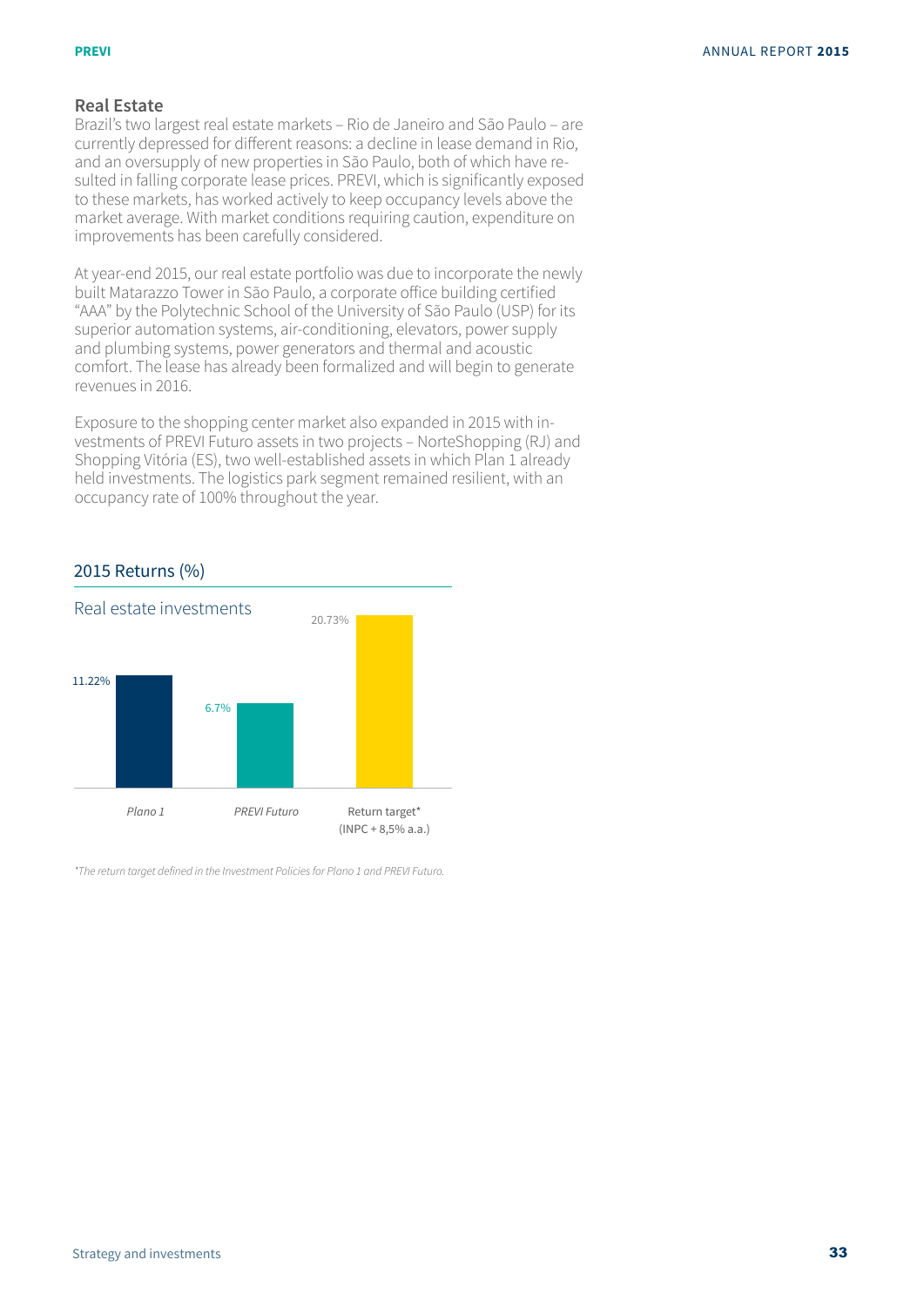### **Structured investments**

In 2006, PREVI initiated a new cycle of structured investments due to: i) important regulatory improvements which positively affected Brazil's institutional environment; ii) the strengthening of Brazil's stock market following Bovespa's creation of governance levels and an entry-level listing segment (Bovespa Mais); iii) the favorable economic environment, both domestically and globally; and iv) the lower interest rates in Brazil, which created a demand for a class of assets with higher risk and return trade-offs to achieve actuarial targets.

Termed as "private equity" and "venture capital", these investments provide funding for companies with high growth and profit potential. Private equity funds are usually structured as entities in which investors purchase shares which can only be redeemed in approximately eight to ten years after inception of the fund. These investments therefore have a medium to long-term horizon.

Plano 1 has 29 investment funds in the structured investment segment, which accounted for 0.6% of Plan funds at December 2015. Of these funds, 12 are in the investment period and provide no positive returns. PREVI Futuro had 18 funds accounting for 1.6% of plan assets at December 2015. As with Plano 1, 12 of these funds are currently in the investment period.

### 2015 Returns (%)



\*The return target defined in the Investment Policies for Plano 1 and PREVI Futuro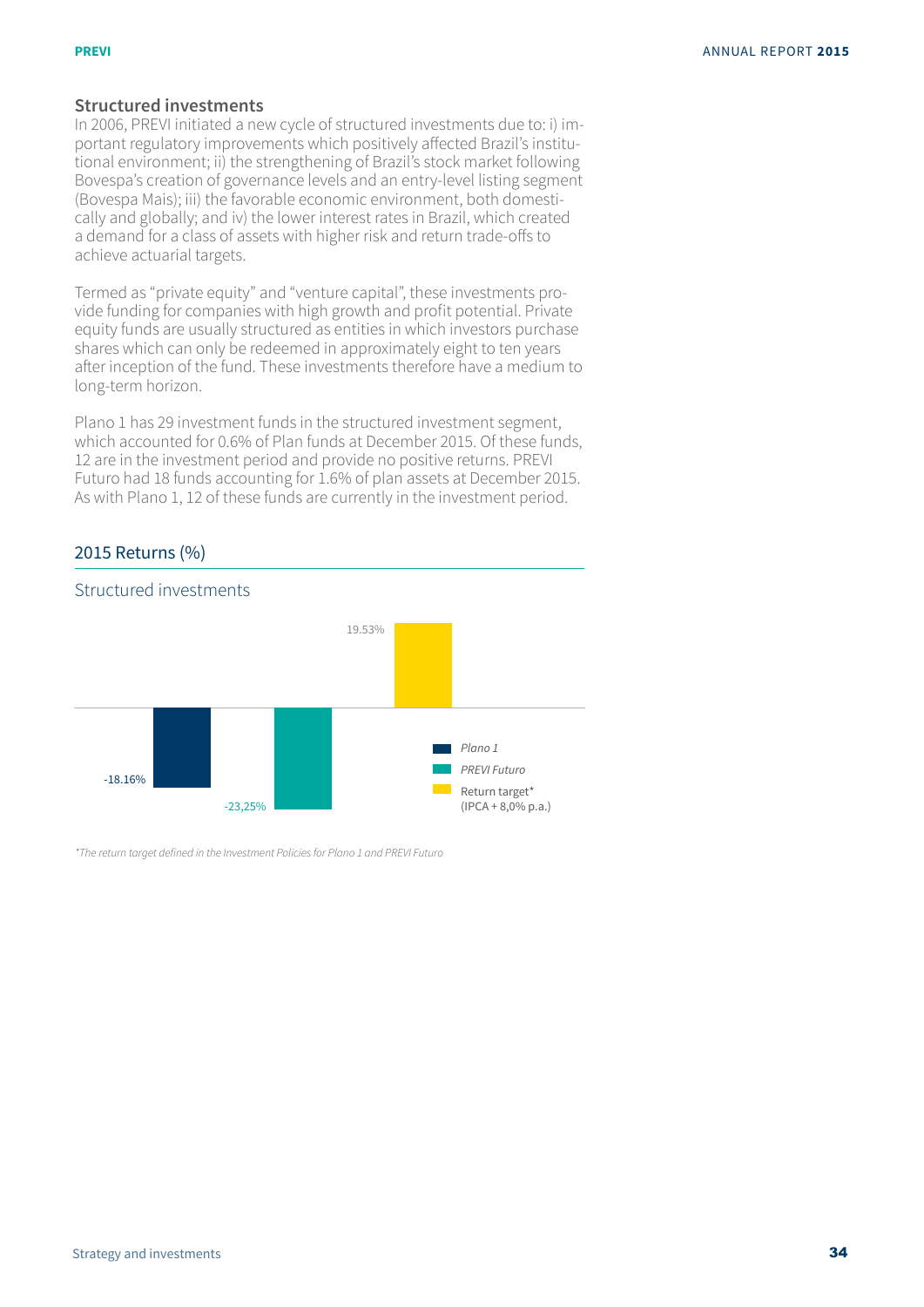#### **previ**

### **Foreign investments**

Foreign investments have been diversified into three funds with different indexes and compositions, but there were no changes in investment volume. While foreign-invested assets account for only a small share of PREVI's total assets, returns during the year have been positive, and with growing interest from other funds (potential partners), this sector is likely to grow in importance over the medium term.

### 2015 Returns (%)

### Foreign investments



\*MSCI World Index + foreign exchange rate.

### **Going forward**

Medium and long-term trends are determined by the characteristics of each plan and macro-economic conditions. Fixed income investments will remain attractive for as long as interest rates are likely to remain high. Plano 1 has equity disinvestment targets that should include a reassessment of the shareholders agreement with Vale and renegotiation of controlling shareholdings in some assets. This strategy is in line with our growing requirement for liquidity. Our real estate portfolio is likely not to be expanded due to depressed market conditions. PREVI Futuro should also adjust its weightings in equities in line with its tolerance to risk as a plan still in the accumulation phase, and expand its real estate portfolio.

Since the beginning of the last decade, PREVI has reported to Previc on progress in disposing of part of its holdings in listed companies. A disinvestment plan has been prepared, and is regularly monitored by Previc, in which PREVI undertakes to decrease its holdings in certain companies (e.g. in accordance with Article 42 of CVM Resolution 3792 (September 24, 2009), which limits pension fund shareholdings in a given company to a maximum of 25%). In 2015, an understanding was reached with the regulator that any disposal of assets that are currently depreciated due to economic conditions would be ill-timed. The regulator has determined that a solution be reached for the disposal of assets, but without a defined deadline, in order to safeguard the interests of members.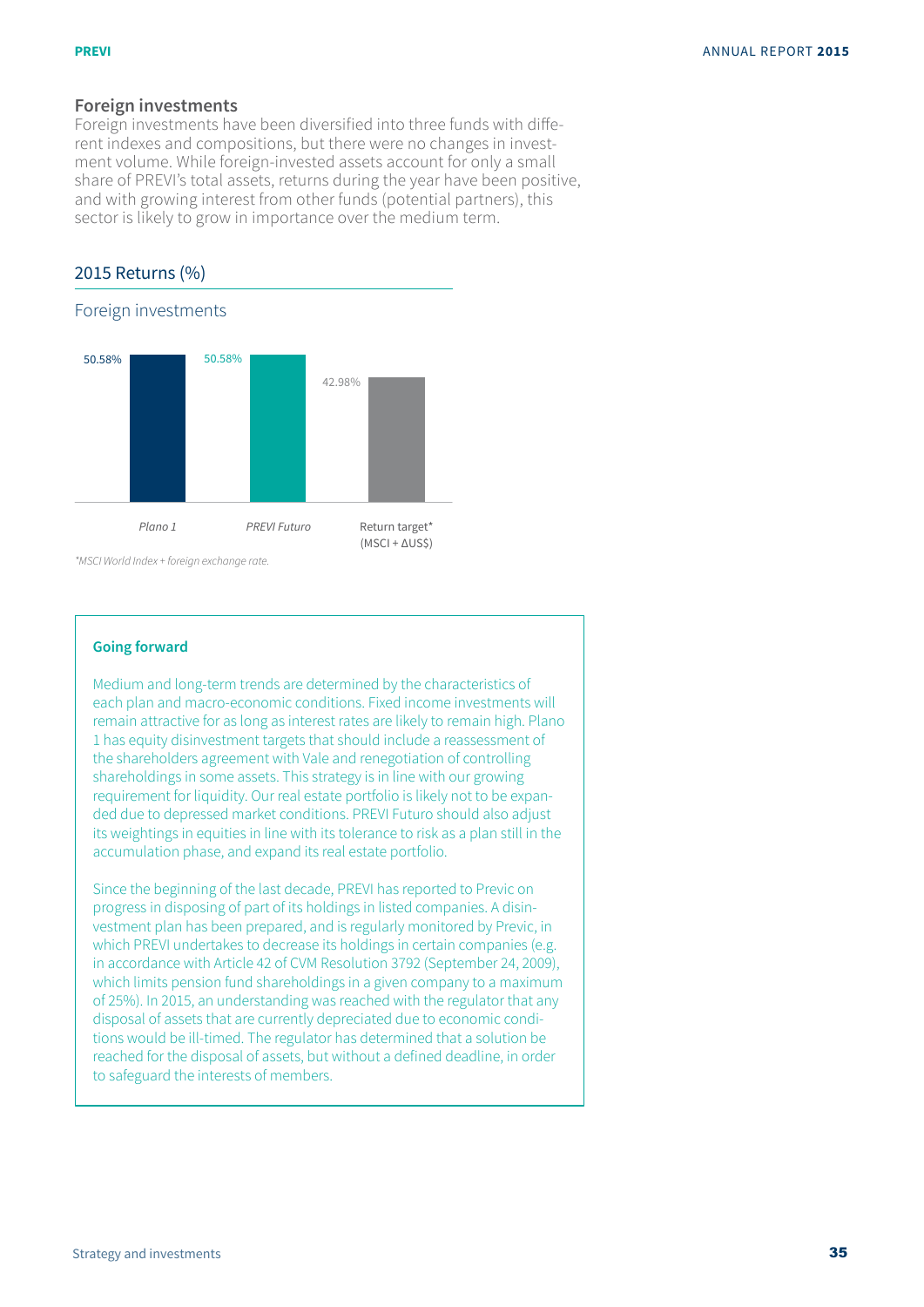## Investees

Throughout 2015, PREVI actively engaged with the companies in which we hold equity interests. In addition to regularly disseminating good practices and promoting greater transparency to support improvement in corporate governance at each company, based on the recommendations contained in the PREVI Code of Best-Practice Corporate Governance, we continually monitored our holdings and remained alert to opportunities to maximize returns and generate liquidity in our investments. The selection criteria for board members were also revised to prioritize candidates demonstrated to have appropriate professional experience and academic backgrounds.

Our real estate portfolio management efforts focused on maintaining low vacancy rates, and these efforts will continue into 2016. We have exercised our right to require facilities managers to improve the quality of services provided to tenants and have negotiated better contract conditions to reduce costs and improve sustainability.

### **List of investees**

Below is a list of our investees, our percent interest and their benchmark indexes.

Benchmark indexes are a tool to measure asset performance in a given dimension, such as sustainability or corporate governance. Positive performance against these benchmarks generally indicates a management approach that is more focused on a company's sustainability. The following indexes are listed: Corporate Sustainability Index (ISE); Special Corporate Governance Stock Index (IGC-X); BM&FBovespa Corporate Governance Trade Index (IGC-T); Special Corporate Governance Stock Index — Novo Mercado (IGC-NM); and Special Tag-Along Stock Index (Itag).

| Company                | Segment          | PREVI Interest (%) | Constituent of ISE/IGC?                      |
|------------------------|------------------|--------------------|----------------------------------------------|
| 521 Participações      | Electric utility | 100.00             | $\overline{\phantom{a}}$                     |
| Afluente Geração       | Electric utility | 2.29               | $\sim$                                       |
| Afluente Transmissão   | Electric utility | 2.29               | $\overline{\phantom{a}}$                     |
| Ambey                  | Food & Beverage  | 2.43               | $\overline{\phantom{a}}$                     |
| <b>Bradesco</b>        | <b>Banks</b>     | 1.45               | IGC-X, ISE and IGC-T                         |
| <b>Banco do Brasil</b> | <b>Banks</b>     | 10.38              | IGC-X, ISE and IGC-T                         |
| <b>BRF</b>             | Food & Beverage  | 10.04              | IGC-NM, IGC-T, IGC-X, Itag and<br><b>ISE</b> |
| Coelba                 | Electric utility | 2.29               | $\overline{\phantom{a}}$                     |
| Cosern                 | Electric utility | 1.54               | $\sim$                                       |
| <b>CPFL Energia</b>    | Electric utility | 29.45              | IGC-X, ISE and IGC-T                         |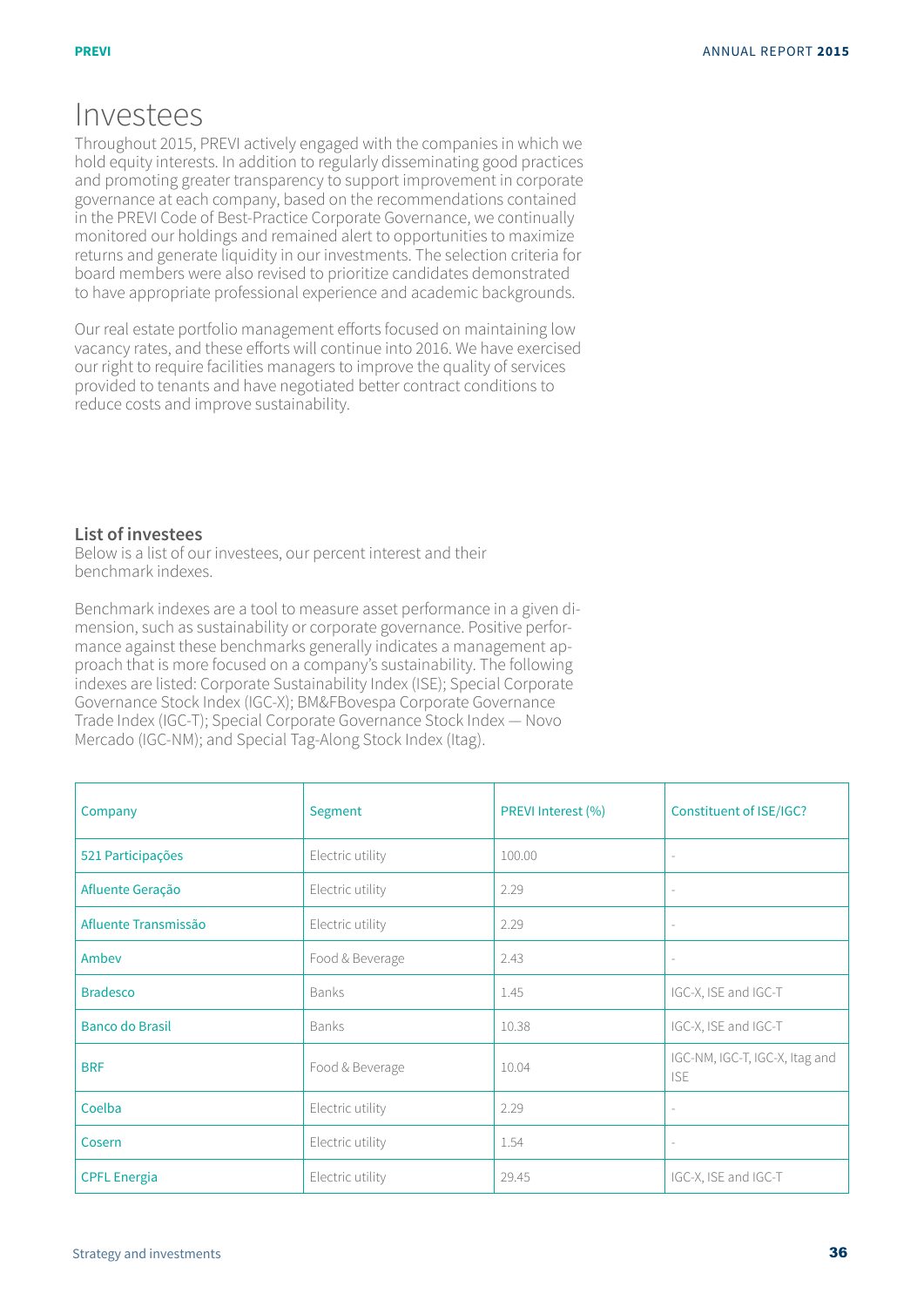| Company                  | Segment                    | PREVI Interest (%) | Constituent of ISE/IGC?  |
|--------------------------|----------------------------|--------------------|--------------------------|
| Embraer                  | Aircraft industry          | 5.08               | IGC-X, ISE and IGC-T     |
| Fiago                    | Telecom & IT               | 51.89              |                          |
| <b>Fibria Celulose</b>   | Pulp & Paper               | 0.70               | IGC-X, ISE and IGC-T     |
| <b>Forjas Taurus</b>     | Steelmaking                | 4.08               | ÷,                       |
| Fras-le                  | Industrial goods           | 22.50              | IGC-X                    |
| <b>GTD Participações</b> | Electric utility           | $24.45*$           | $\overline{a}$           |
| Invepar                  | Infrastructure             | 25.56              | ÷.                       |
| <b>Invitel Legacy</b>    | Telecom & IT               | 19.99              |                          |
| Itaú Unibanco            | Banks                      | 1.59               | IGC-X, ISE and IGC-T     |
| Itaúsa                   | <b>Banks</b>               | 2.15               | IGC-X, ISE and IGC-T     |
| Jereissati Participações | Telecom & Shopping Centers | 18.42              | $\frac{1}{2}$            |
| Jereissati Telecom       | Telecom & IT               | 19.78              | $\overline{\phantom{a}}$ |
| <b>Kepler Weber</b>      | Industrial goods           | 17.48              | Itag                     |
| Klabin S.A.              | Pulp & Paper               | $0.11**$           | IGC-X and ISE            |
| <b>Magazine Luiza</b>    | Consumer Goods             | 1.76               | $IGC-X$                  |
| Metalúrgica Gerdau       | Steelmaking                | 0.80               | IGC-X, ISE and IGC-T     |
| Neoenergia               | Electric utility           | 49.01***           | $\overline{\phantom{a}}$ |
| Newtel Participações     | Telecom & IT               | 22.54              |                          |

Note: position at December 31, 2015.

\*Reflects an indirect interest via BNY Mellon GTD Fundo de Investimento em Participações.

\*\*Interest held through 705,600 KLB N11 units.

\*\*\*Reflects a direct (22.24%) and indirect (26.77%) interest via BB Carteira Livre I.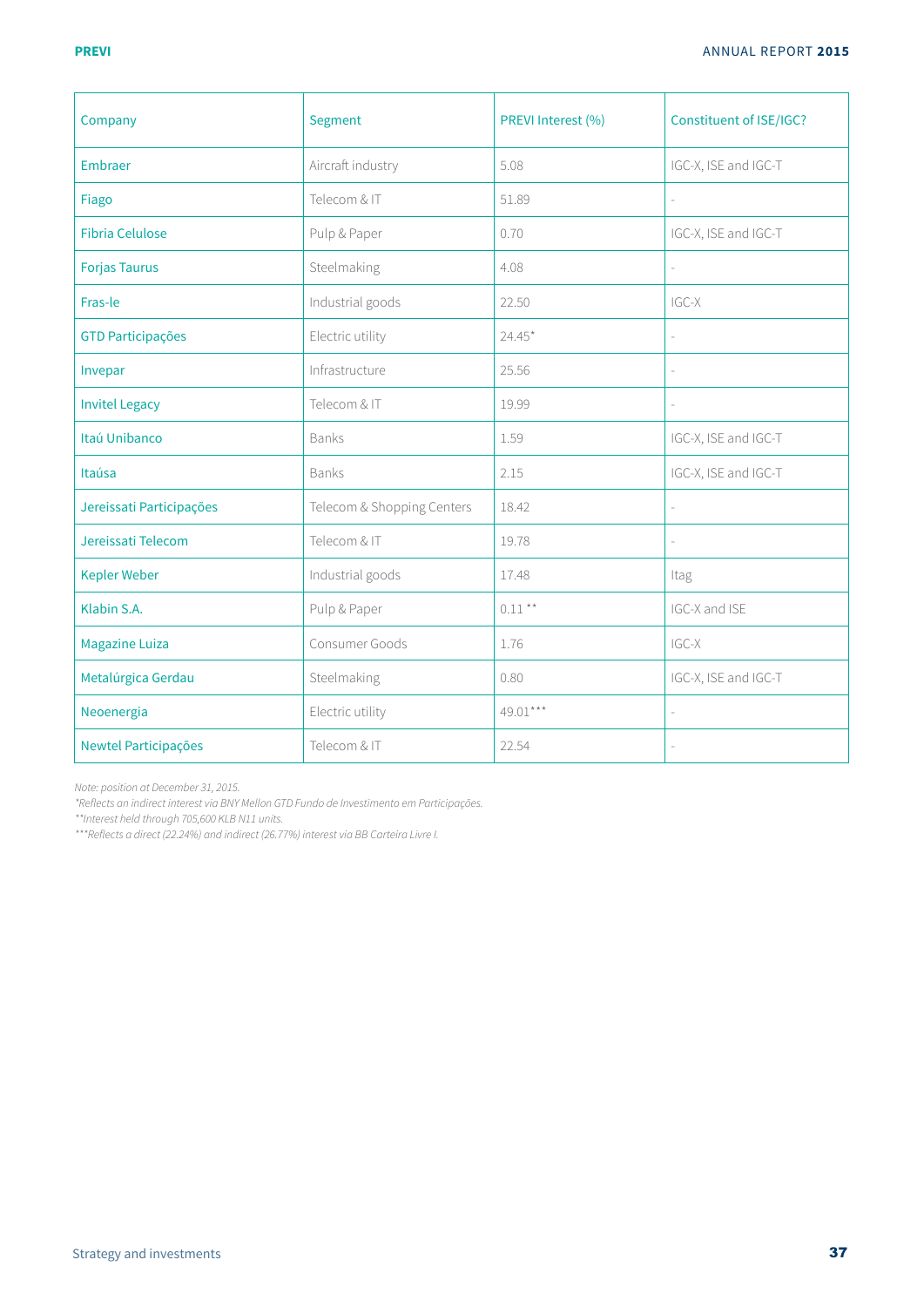| Company                 | Segment                     | PREVI Interest (%) | Constituent of ISE/IGC?  |
|-------------------------|-----------------------------|--------------------|--------------------------|
| Paranapanema            | Mining                      | 23.96              | IGC-X                    |
| <b>Petrobras</b>        | Oil, Gas and Petrochemicals | 2.82               | $\overline{\phantom{a}}$ |
| Randon                  | Industrial goods            | 6.80               | IGC-X                    |
| Rumo Logística          | Infrastructure              | 2.12               | IGC-X, ISE and IGC-T     |
| Sauípe                  | Hospitality                 | 100.00             | $\overline{\phantom{a}}$ |
| <b>Sete Brasil</b>      | Oil, Gas and Petrochemicals | $2.30***$          | $\overline{\phantom{a}}$ |
| Sul 116 Participações   | Telecom & IT                | 10.91              |                          |
| Suzano Papel e Celulose | Pulp & Paper                | 0.41               | IGC-X, ISE and IGC-T     |
| Tupy                    | Industrial goods            | 26.19              | IGC-NM and IGC-T         |
| Ultrapar Participações  | Petrochemicals              | 5.35               | IGC-X and IGC-T          |
| Vale                    | Mining                      | $15.64***$         | IGC-X and IGC-T          |
| <b>WEG</b>              | Industrial goods            | 0.07               | IGC-X, ISE and IGC-T     |

Note: position at December 31, 2015.

\*\*\*\*Interest held via Fundo de Investimentos em Participações Sondas (FIP Sondas).

\*\*\*\*\*Reflects a direct (PREVI Futuro) and indirect (Plano 1) interest, including redeemable shares.

# Responsible investment

PREVI is one of the world's largest institutional investors and recognizes the importance of implementing best sustainability practices both internally and externally. Our Investment Policies include a requirement to monitor the social, environmental and economic impacts created by the companies in which we invest. We also closely monitor these impacts through surveys and questionnaires on management, risk and sustainability; by reviewing sustainability and annual reports; and through regular contact with the boards of directors and executive boards of investees. We continually encourage companies to adhere to best practices in corporate governance and observe international standards on monitoring environmental risks and on transparency in public communications.

Our concern in this regard is demonstrated in a number of ways. PREVI is prominently engaged in corporate social responsibility forums including the Principles for Responsible Investment (PRI, in which we are representatives for Latin America), the Global Compact, the Carbon Disclosure Project (CDP) and the International Integrated Reporting Council (IIRC). In Brazil, we are active members of trade associations such as the Brazilian Association of Private Closed Pension Funds (Abrapp) and actively participate in initiatives such as Ethos, a corporate social responsibility Institute.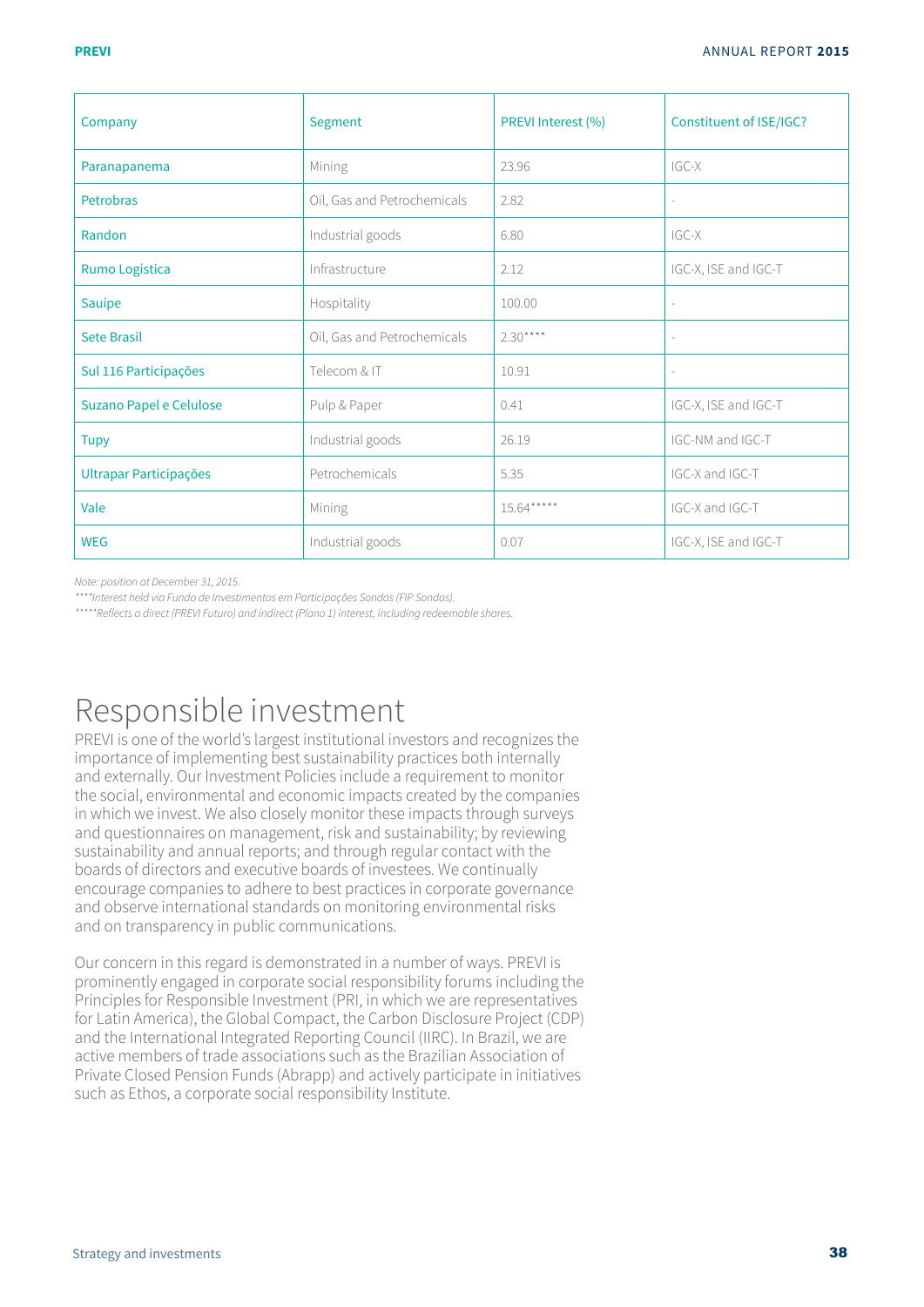### **Discussions within PRI**

The Principles for Responsible Investment (PRI) are a UN initiative that brings together institutional investors to disseminate global standards on excellence in governance and corporate sustainability. PREVI is the representative for Latin America. In 2015, Social Security Director Marcel Barros was the representative for Latin America on the initiative's Board of Directors and attended the Annual PRI Conference. Marcel was a member of the panel that launched the report "Complying with your fiduciary duty – a global roadmap for ESG integration".

In June, our headquarters building in Rio de Janeiro hosted a meeting with the head of PRI UK, Nikola Sobot, and other Brazilian signatories, such as investment funds Real Grandeza, Infraprev and Valia and Distribuidora de Títulos e Valores Mobiliários do Banco do Brasil (BB DTVM). Delegates discussed strategies and the initiatives being developed by PRI, as well as suggestions put forward by attending Brazilian institutions.

### **16th Corporate Governance Meeting**

The 16th PREVI Corporate Governance Meeting was held in August under the theme "Developing Brazil's capital market: building alternatives for greater liquidity". The meeting was another significant contribution by PREVI to the discussion of material issues facing institutional investors.

### **Activities at Abrapp**

PREVI has been actively engaged in discussions on the future of the supplementary pension segment at the Brazilian Association of Private Closed-End Pension Funds (Abrapp). In 2015, PREVI was presented with the first Abrapp Sustainability Award for a paper titled "Corporate social responsibility at PREVI", which discussed our initiatives across the triple bottom line (governance, social, environmental and economic).

### **Recognition from the Carbon Disclosure Project**

Protecting the environment is among the sustainability concerns against which our investments in companies are assessed. As a member of the Carbon Disclosure Project (CDP) – the most important initiative in the global financial sector related to reducing climate change –, PREVI encourages the companies we invest in to respond to the CDP climate change questionnaire. In 2015, six companies in the PREVI portfolio – Cemig, Vale, Itaú Unibanco Holding, BRF, Ultrapar Participações and Itaúsa – were recognized by CDP for transparency in disclosures on managing climate change.

### **Corporate Citizenship Certification**

For the third consecutive year, PREVI received Corporate Citizen certification from the Regional Accounting Council of the State of Rio de Janeiro (CRCRJ) in recognition of our efforts in providing financial, social and environmental disclosures. Corporate Citizen certification encourages businesses of all sizes, segments and regions in Brazil to improve the quality of financial, social and environmental disclosures in their annual reports.